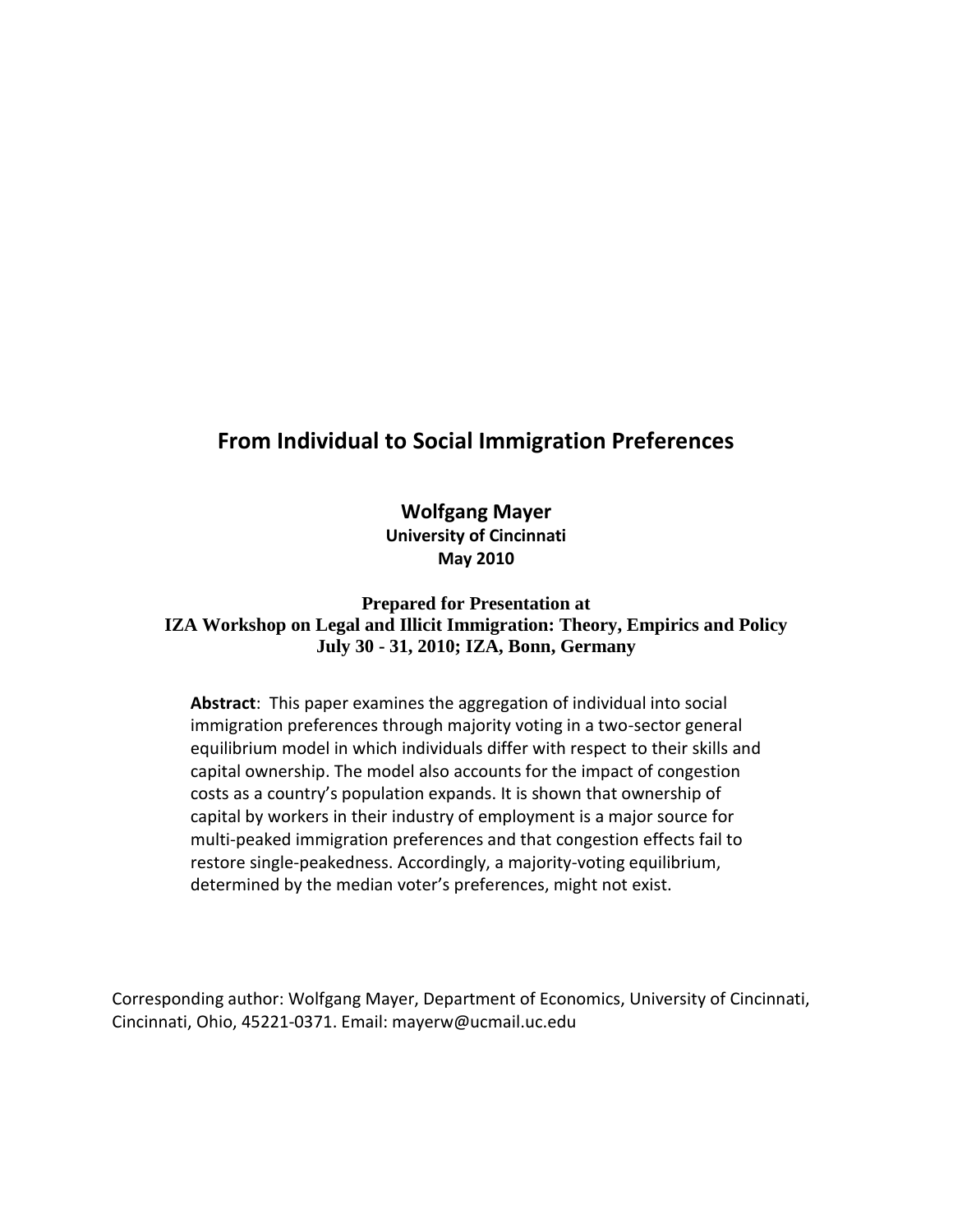## **1. Introduction**

 $\overline{\phantom{a}}$ 

The immigration policies of democratic countries are chosen either directly through a referendum of their native populations or indirectly by their elected representatives. In case of a referendum, a policy proposal generally becomes law if a majority of voters supports it. In the more common case of policy choice by elected representatives, decisions are guided by polls on voter attitudes toward immigration, as politicians weigh political support from the general public against the financial support from special interests.<sup>1</sup> In either case, individual immigration preferences form the foundation for democratic countries' actual immigration policies. Far less clear, however, is whether one really can aggregate individual into social immigration preferences in a coherent way; that is, without destroying the essential property of transitivity of preference relations.<sup>2</sup>

The main objectives of this paper are two. First, it describes the immigration preferences of individuals, who maximize their utility from the consumption of goods and services,<sup>3</sup> by relating each individual's utility to immigration.<sup>4</sup> Second, it examines whether individual immigration preferences can be aggregated into a coherent social immigration policy. We do so in a model in which individuals are characterized not only by their skills as workers, but also by their ownership of capital in one or more of the economy's industries.<sup>5</sup> Accordingly, a worker's income to buy goods and services depends on both her skill as a worker and her

 $^1$  On the trade-off between political support from voters and special interests, see Peltzman (1976) and Hillman

<sup>(1982).&</sup>lt;br><sup>2</sup> This is a particularly important issue when individual preferences are aggregated through majority voting. As Ordeshook (1986, p.65) puts it, "One widespread belief is that majority rule is an unambiguous procedure for resolving social disputes and that it is somewhat fairer than other procedures. We often find an aura of legitimacy cast over outcomes selected by majority rule."

 $^3$  It is widely recognized that non-economic factors influence immigration preferences as well, but economic factors tend to dominate; see Scheve and Slaughter (2001) and Mayda (2006), among others.

<sup>&</sup>lt;sup>4</sup> The model is static and individuals do not take into account how current immigration decisions affect political decision making in the future. For dynamic models of immigration policy formation, see Dolmas and Huffman (2004) and Ortega (2005).

<sup>&</sup>lt;sup>5</sup> For the formation of tariff policies through majority voting, the implications of workers also owning capital had been explored in Mayer (1984). For the formation of immigration policies, capital-owning workers play a key role in Benhabib (1996) who examines majority-determined policies that impose capital and skill requirements on immigrants.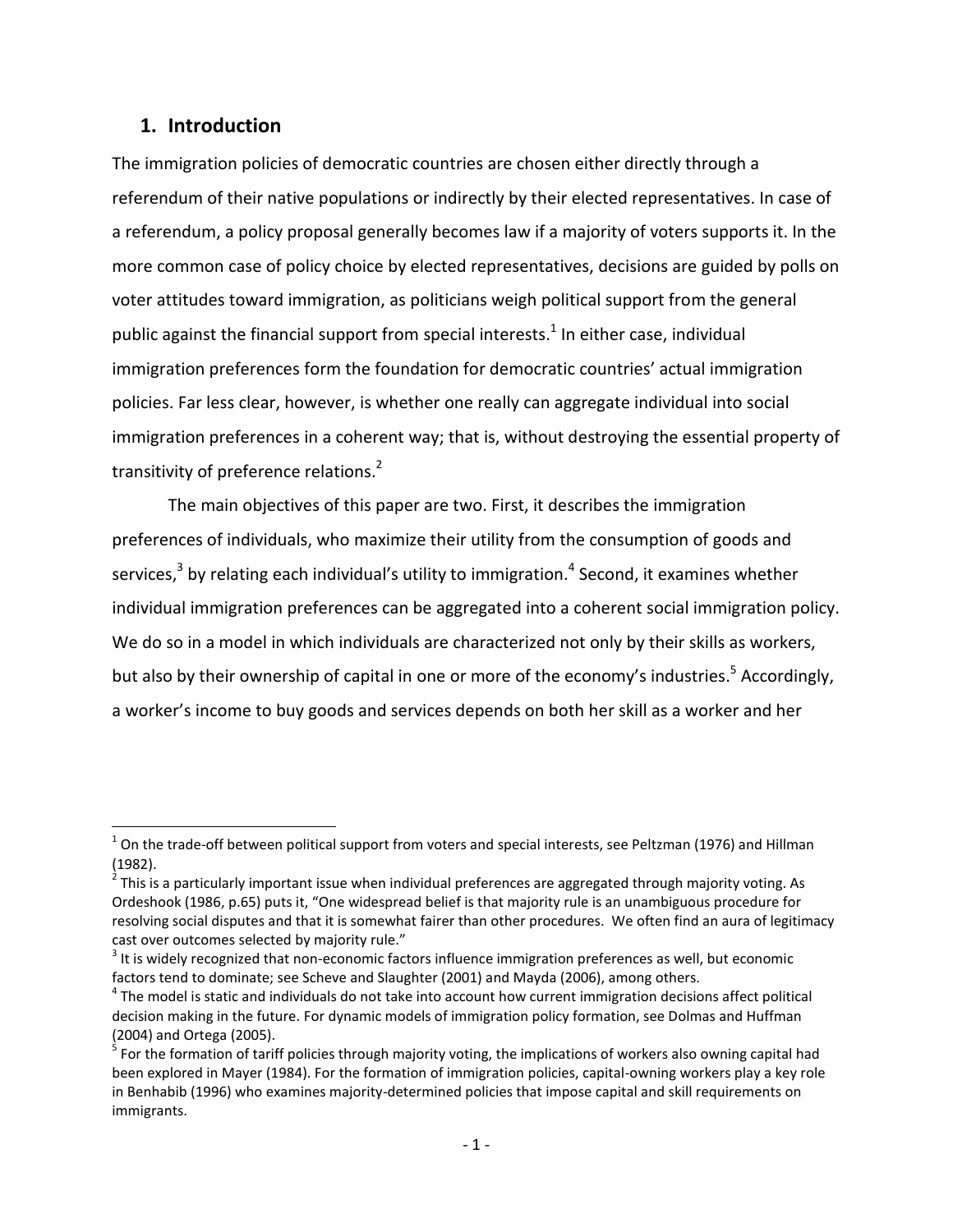ownership of capital in the economy's various industries.<sup>6</sup> The standard assumption that individuals derive their utility from the consumption of private goods and services is modified by including population congestion effects. How much utility a commodity bundle yields may depend not only on the content of the bundle but also on the physical and social "environment" in which a person consumes. This environment is created by a set of impure public goods<sup>7</sup> all of which are subject to congestion effects. For every community, there exists a population size at which further growth lowers individual benefits from the consumption of private goods and services.<sup>8</sup>

In describing individual preferences for immigration, our primary focus is on determining each person's most-preferred or ideal level of immigration. Specifically, at issue is whether individual immigration preferences are single- or multi-peaked. Stated differently, we must examine whether each person has only one or more than one locally utility-maximizing level of immigration. An answer to this question is critical for adopting majority voting as a vehicle to aggregate over individual preferences.<sup>9</sup> Single-peaked individual preferences guarantee that, under majority voting, the median voter's optimal choice cannot be defeated by any other alternative. On the other hand, even if only some individuals have multi-peaked preferences, one cannot preclude a policy choice for which the median voter's ideal level of immigration fails to constitute a majority-voting equilibrium.

 $\overline{\phantom{a}}$ 

 $^6$  Implicit in this specification is that individuals of the same skill, but different age tend to have different preferences with respect to immigration, as they accumulate capital over time in anticipation of retirement from the work force.

 $^7$  These impure public goods are created through the community's own interactions, such as its social values and culture; by the community's government, as it provides parks, bridges, and roads, as well as a legal system; or by nature, with its seashores, rivers, valleys, and mountains.

 $^8$  The notion that beyond a certain size population negative congestion effects emerge is related to the literature on a country's optimal population. In this literature, there is no agreement on the appropriate criterion for choosing the optimum. As Zimmermann (1989, p. 3) points out, "different population sizes are optimal depending on what is being maximized: income or consumption per capita, total income or consumption, life expectancy and military potential, among other criteria." However, there is a long history of recognition that a country might be either under-populated or over-populated, as pointed out by Ricardo (1817), Wicksell (1910), and Dasgupta (1969) among many others

 $^9$  An early proof of the theorem that single-peaked preferences by individuals guarantee a majority-voting equilibrium can be found in Black (1948). For a rigorous discussion of the relationship between Arrow's (1963) impossibility theorem and majority voting as a vehicle to aggregate individual preferences, see Mas-Colell, Whinston, and Green (1995).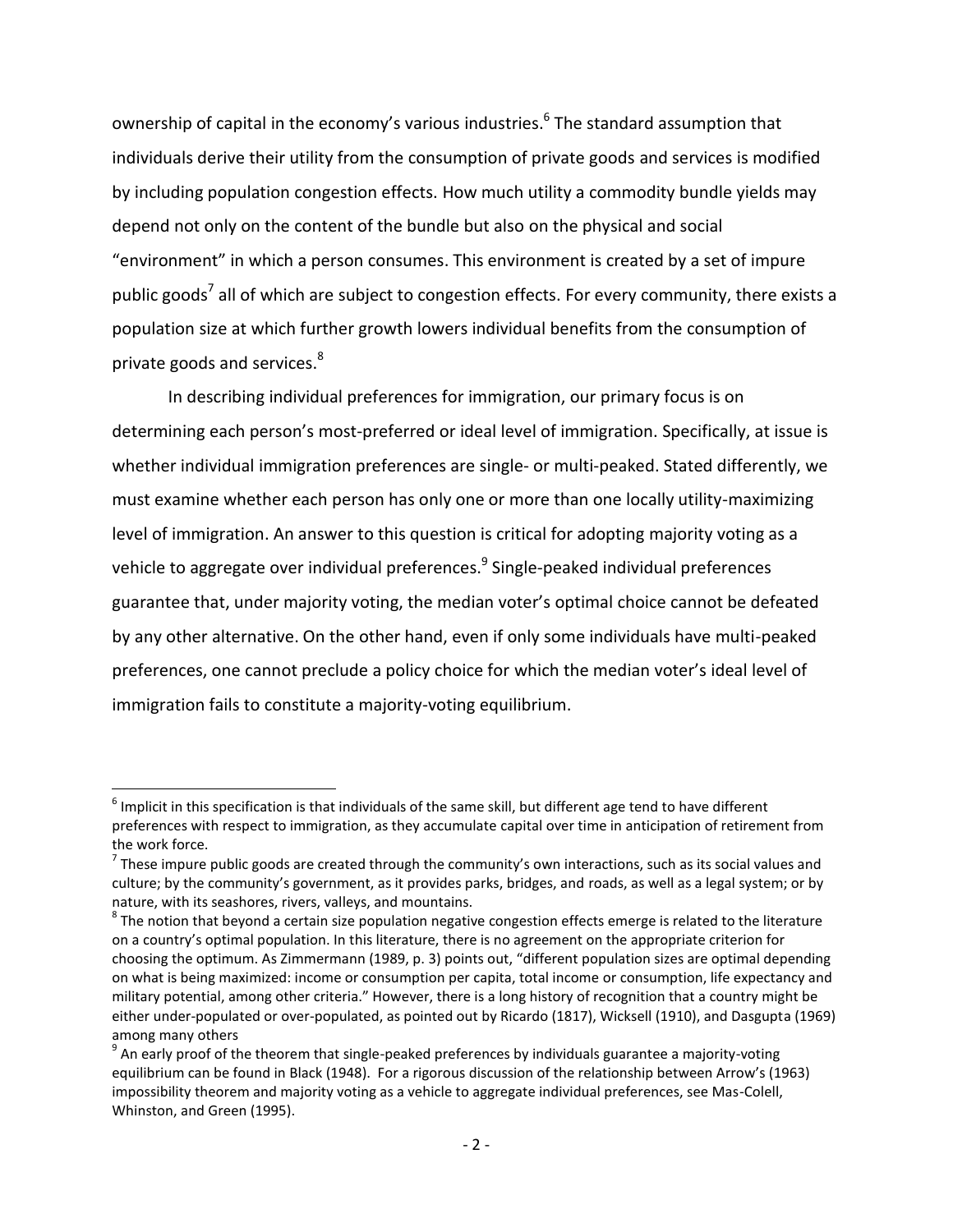When immigration policies are chosen by elected representatives rather than through majority voting, the possibility of multi-peaked preferences remains a concern. As politicians gauge the public's immigration attitudes through polling, the public's responses in the presence of multi-peaked preferences might reveal rather contradictory attitudes. Individuals with multipeaked preferences might favor a cutback in immigration when a proposal sets a modest immigration quota, but support further expansion of immigration when the proposal calls for a very large quota. Consequently, policy adjustments in response to polling the public might lead to either highly restrictive or highly liberal policies in contrast to a middle-of-the road policy that would reflect the preferences of the majority of all individuals with single-peaked preferences.

This paper examines the immigration preferences of individuals in a model that captures key features of recent US immigration debates.<sup>10</sup> First, we assume that the driving force behind individuals' attitudes toward immigration is its impact on their own personal welfare. As Borjas (1999, p. 184) and others have observed, there might be alternative considerations as well, but the economic well-being of the country and, more importantly, of individuals has been the driving force behind every major US immigration debate. Second, we allow for two types of labor, skilled and unskilled, recognizing the fact that the recent US immigrant population has been "highly bifurcated."<sup>11</sup> Third, the model reflects the fact that unskilled labor immigration has been particularly pronounced in the production of services whose prices are endogenously determined. Hence, immigration affects not only the factor income of individuals but also the prices of services they are buying. We include this feature by specifying a two-sector economy with a traded-good industry which is a price taker in the world market and a non-traded service industry whose price is endogenously determined. Fourth, we take note of possible "congestion" effects due to immigration. As was pointed out earlier, the benefits from consuming traded goods and non-traded services depend on the environment in which they are consumed.

 $\overline{\phantom{a}}$ 

 $^{10}$  For a discussion of these features, see Borjas (1999).

 $11$  As Borjas (1999, p.8) puts it, "there are many immigrants with few skills and many immigrants who are highly skilled".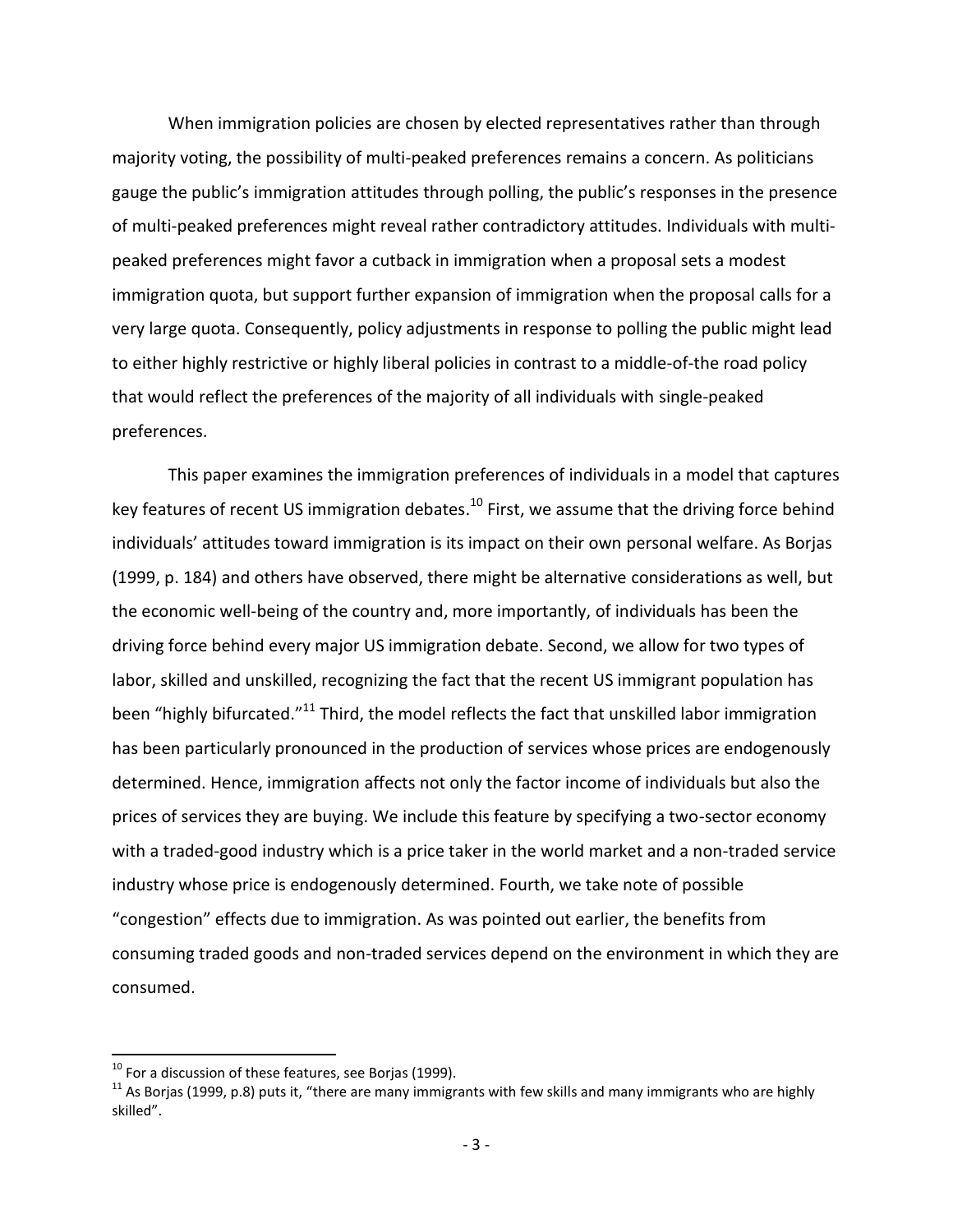When the current population is of a size that immigration neither causes congestion nor mitigates isolation, the impact of immigration on an individual's personal income critically depends on her factor ownership. At constant prices, immigration always reduces income of an individual provided she owns no capital but possesses the same skills as the immigrants. If, on the other hand, she owns capital in the industry of her employment, then immigration has opposing effects on the native worker's income: while it lowers the wage, it raises the return on her capital. Which effect dominates depends on the native's capital-labor ownership ratio relative to the entire industry's capital-labor employment ratio. If a person is *relatively capitalrich* (*capital-poor)*, such that her capital-labor ownership ratio exceeds (falls short of) the industry's capital-labor employment ratio, then immigration raises (lowers) her income when evaluated at constant prices of goods and services. Finally, immigration always raises income (at constant prices) of those natives who own capital but do not work in the industry which absorbs the immigrants.

The presence of a non-traded service, whose price is influenced by immigration, modifies the impact of immigration on a native's income and welfare. The inflow of skilled labor raises the price of non-traded services whereas the inflow of unskilled labor lowers it. How these price changes affect a native's welfare depends on the person's expenditure relative to income earned in the service sector. In the "usual" case – meaning that people who work (do not work) in the service industry receive more (less ) income from that industry than they spend on its product – the price effect from the inflow of unskilled (skilled) labor hurts (benefits) unskilled natives and benefits (hurts) skilled natives.

The above-stated findings on income and price effects imply that individual preferences with respect to the *immigration of unskilled labor* are single-peaked for skilled natives with or without capital ownership and for unskilled natives with no capital ownership in the service industry. But the preferences might be multi-peaked for unskilled natives who own some capital in their industry of employment. Correspondingly, individual preferences with respect to the *immigration of skilled labor* are single-peaked for unskilled natives with or without capital ownership and for skilled natives with no capital in their industry of employment. But the

- 4 -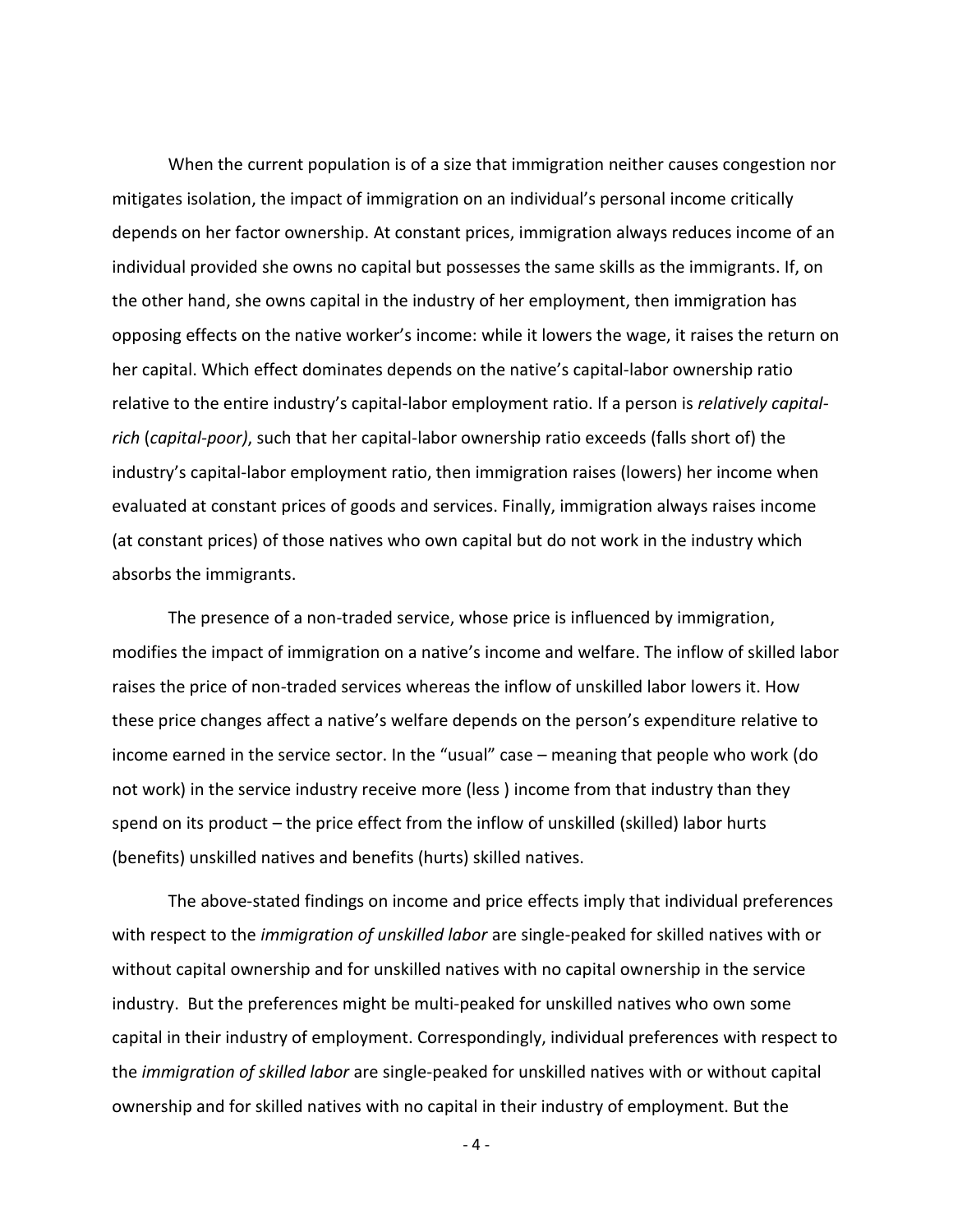preferences might be multi-peaked for skilled natives who own some capital in their industry of employment. Consequently, a majority-voting equilibrium might not exist and the preferences of the median voter might not be the determinant for the country's immigration policy. Also, signals conveyed by polls might be highly contradictory: many natives might support an immigration proposal that either closes or opens the borders widely, but be opposed to any form of more limited immigration.

The addition of congestion effects only modifies but does not change the basic insights gained from modeling immigration without them. The main modification is that no individual can gain either from an infinite expansion or from an extreme contraction of the current labor force. When immigration leads to over-population, negative congestion effects eventually overpower all positive income effects from a larger workforce; and when the decline in population leads to under-population, negative isolation effects eventually overpower all positive income effects from a smaller workforce. Importantly, the addition of congestion might change the immigration preferences of some individuals from single-peaked to multipeaked and vice versa, but it does not systematically remove the possibility of capital-owning workers having multi-peaked immigration preferences.

#### **2. The Economy and its Voters**

The immigration preferences that matter for the formation of a country's immigration policy are those of its native population; that is, of those individuals who already reside in the country. It is assumed that each native's objective is to support economic policies that raise her utility from the consumption of goods and services. How much utility is yielded by a bundle of goods and services depends not only on the makeup of the bundle, but also on the physical and social environment in which it is consumed. As much of this environment is provided by impure public goods which are subject to congestion effects, the utility function of person *i* is given by:

$$
U^i = h(c_X^i, c_Y^i)g(L) \tag{1}
$$

- 5 -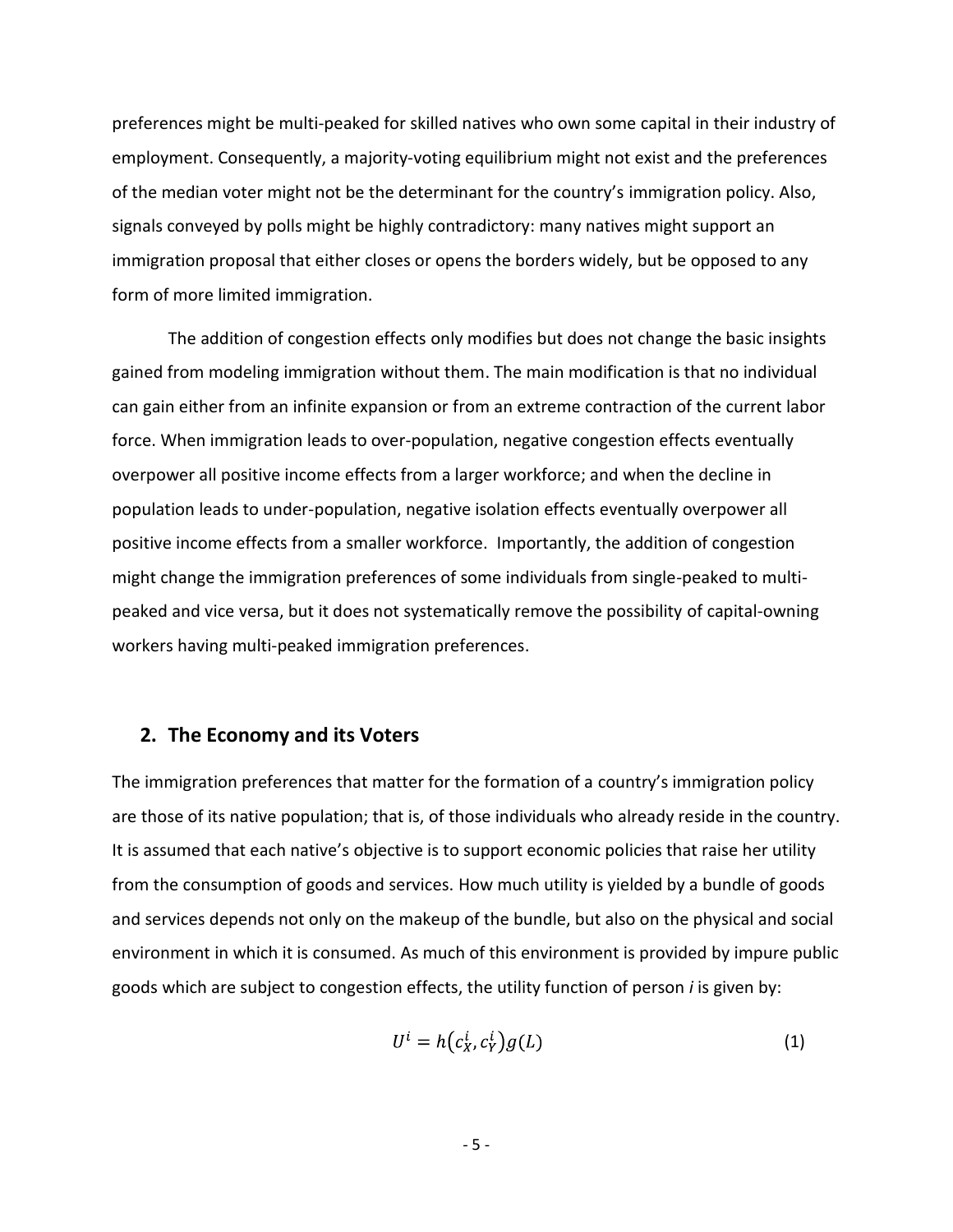where  $c_X^i$  and  $c_Y^i$  denote the quantities of good *X* and service *Y*, respectively, consumed by individual *i*, and where  $h(.)$  is strictly quasi-concave, homothetic and identical for all consumers. Good *X* is assumed to be a traded good, whose price is exogenously given by the world market. Good *Y*, on the other hand, is a non-traded service, whose price is endogenously determined and thereby influenced by immigration. The function  $g(L)$  expresses the influence of the population's total size, *L,* on the physical and social environment in which consumption takes place.<sup>12</sup> The function is assumed to be concave and to have three distinct ranges. In the first range, immigration reduces *isolation* and thereby raises utility from the consumption of goods and services; that is,  $g'(L) > 0$  for  $0 \le L \le L^0$ . In the second range,  $L^0 < L < L^1$ , there are neither isolation nor congestion effects and  $g'(L) = 0$ . In the third range,  $L^1 \le L \le \infty$ , immigration causes *congestion* at an increasing rate, with  $g'(L) < 0$  and  $g''(L) < 0$ .

The economy is assumed to consist of two industries: a traded-good industry, *X,* and a non-traded-service industry, *Y.* Production of the traded good requires skilled labor,  $L_X$ , and sector-specific capital,  $K_X$ ; production of the non-traded service calls for unskilled labor,  $L_{Y}$ , and sector-specific capital,  $K_Y$ . The production functions,

$$
X = X(L_X, K_X) \qquad \text{and} \qquad Y = Y(L_Y, K_Y) \tag{2}
$$

are homogeneous of degree one in labor and capital, and factor markets are perfectly competitive.

 $\overline{\phantom{a}}$ 

The distinguishing feature of each individual is her factor ownership, which varies across the population along two dimensions: working skills and capital ownership. A native is either a skilled worker who provides one unit of labor to the traded-good industry or an unskilled

 $12$  These congestion effects are really community or neighborhood rather than country-wide phenomena. Consequently, immigration might have a negative impact on the residents of some communities but not affect the residents in other communities. Even within the same community, different individuals tend to have different thresholds for congestion effects to set in. The implication is that an individual's immigration preferences are not only shaped by her ownership of factors of production but also by the location of her residency. Since this added heterogeneity in individual preferences for immigration does not alter the basic message of this paper, we employ the vastly simplifying assumption that, at a given population size, the congestion effects are the same for all individuals residing in the country.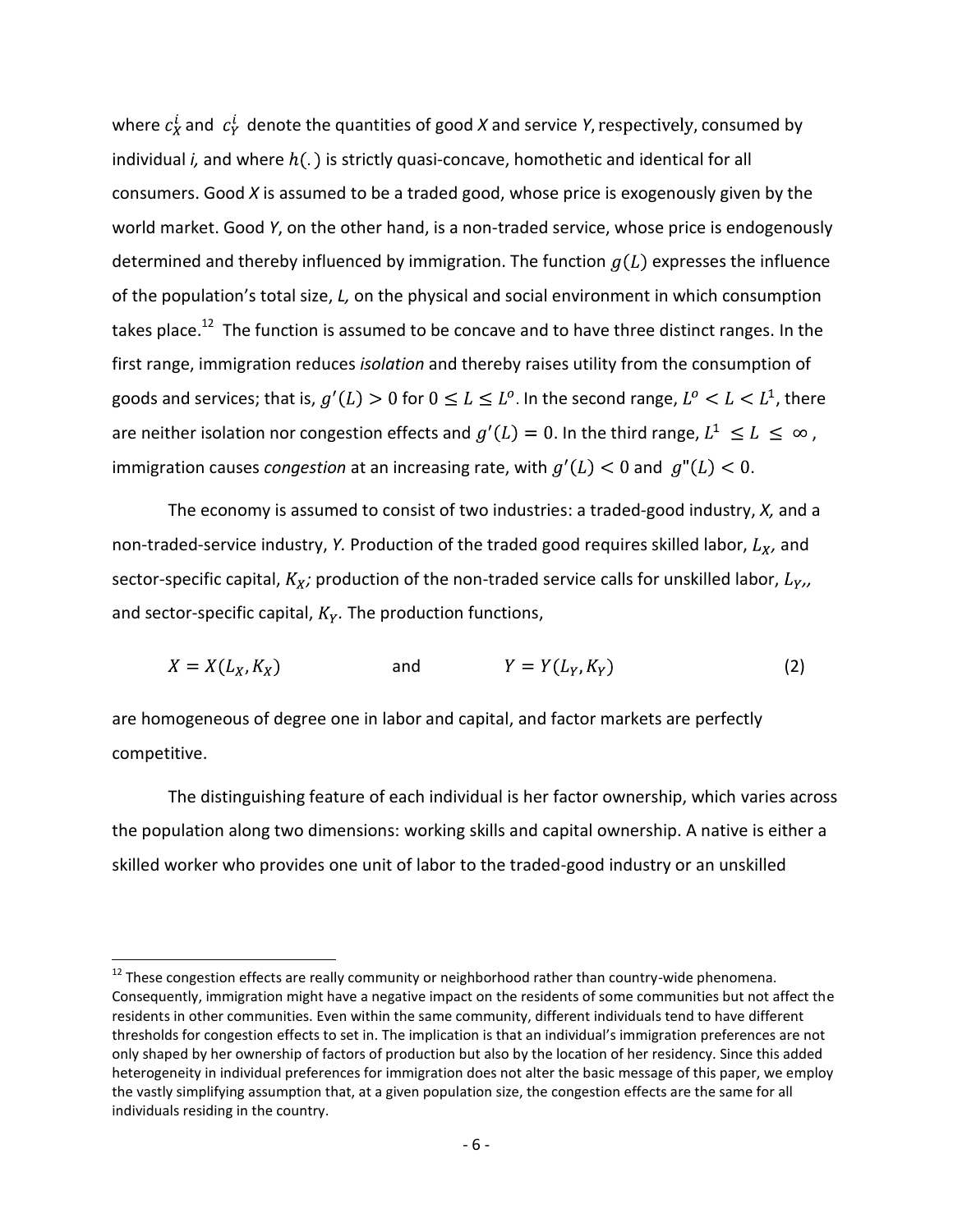worker who provides one unit of labor to the service industry.<sup>13</sup> In addition to supplying labor, natives also own sector-specific capital. The amount of capital owned by person *i* in the tradedgood and service industries are denoted by  $K_x^i$  and  $K_y^i$ , respectively, where  $0 \le K_x^i \le K_x$  and  $0 \le K_Y^i \le K_Y$ . Immigrants, on the other hand, are assumed to enter the country without any capital, providing one unit of labor as either skilled or unskilled workers*.*

*The income of skilled native*  $x$  *is:* 

 $\overline{\phantom{a}}$ 

$$
m^x = w_X + r_X K_X^x + r_Y K_Y^x \tag{3}
$$

where  $w_x = X_L = \partial X(L_x, K_x)/\partial L_x$  is the wage paid to the owner of one unit of skilled labor,  $r_X = X_K = \partial X(L_X, K_X) / \partial K_X$  and  $r_Y = PY_K = \partial Y(L_Y, K_Y) / \partial K_Y$  are the returns on capital specific to the traded good and service industry, respectively, while  $P_X = 1$  and  $P_Y = P$  are the prices of good *X* and service *Y.*

The corresponding income of unskilled native  $y$ : is:

$$
m^{\mathcal{Y}} = w_Y + r_X K_X^{\mathcal{Y}} + r_Y K_Y^{\mathcal{Y}} \tag{4}
$$

where  $w_Y = PY_L = P\partial Y(L_Y, K_Y)/\partial L_Y$  is the wage paid to the owner of one unit of unskilled labor.

The economy's employment of capital before and after immigration is given by its fixed industry-specific capital endowments,  $K_X$  and  $K_Y$ , whereas its supplies of skilled and unskilled labor can be adjusted through immigration. Industry labor supplies are:

$$
L_X = L_X + I_X \qquad \text{and} \qquad L_Y = L_Y + I_Y \tag{5}
$$

where  $\underline{L}_j$  and  $I_j$  denote the pre-immigration and immigration supply of labor, respectively, to industry *j = X,Y.*

<sup>&</sup>lt;sup>13</sup> While skilled workers could also perform unskilled tasks, we assume that, in the relevant range of immigration for either skilled or unskilled labor, the wage rate of skilled workers remains above that of unskilled workers, so that no skilled native has an incentive to offer her labor as an unskilled worker.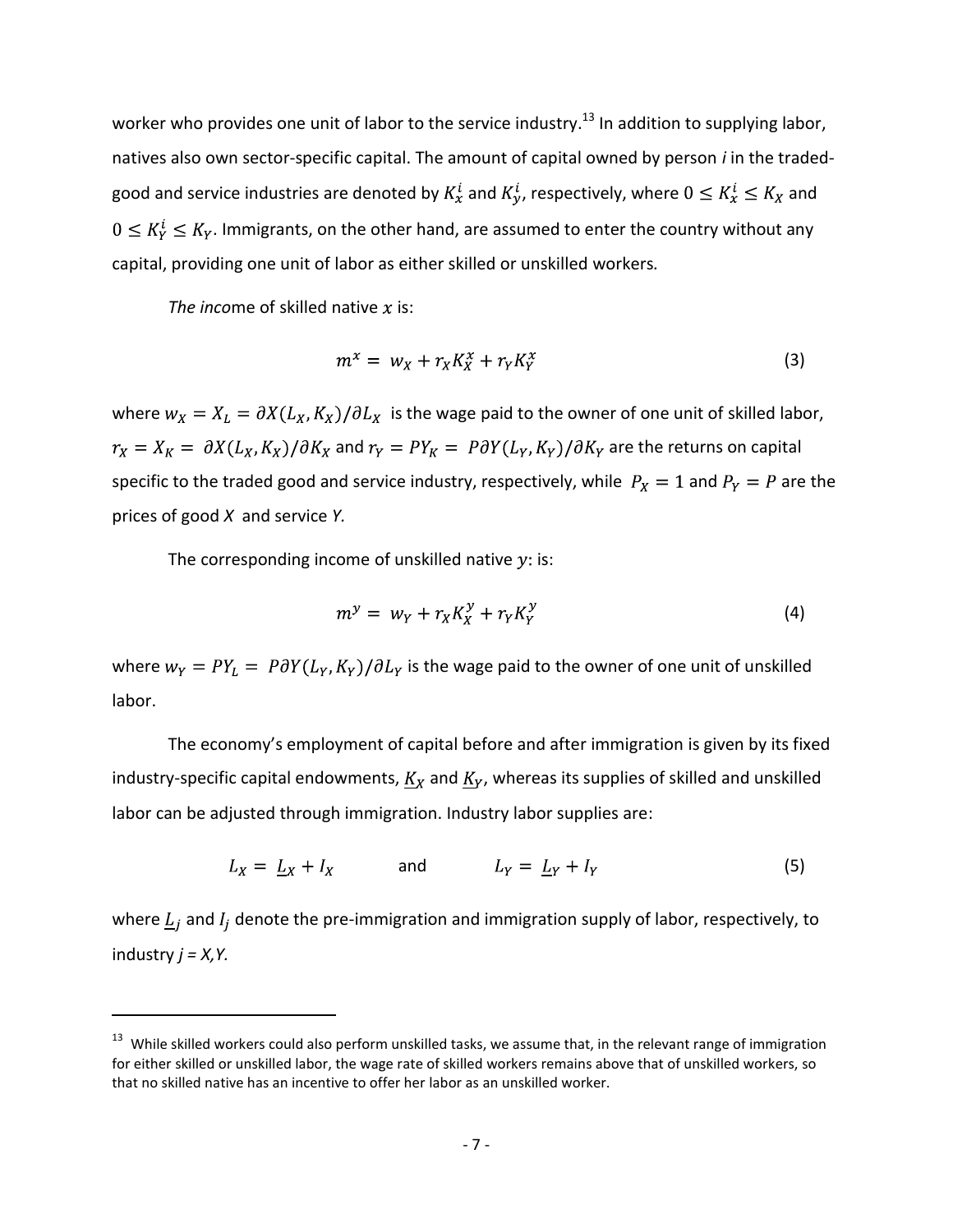The world and domestic price of the traded good is exogenously given at  $P_X = 1$ . The domestic price of the non-traded service, on the other hand, is endogenously determined, satisfying the market-clearing condition:

$$
C_Y(P,M) = Y(L_Y, K_Y) \tag{6}
$$

where  $C_Y(P, M)$  denotes total demand for the service by the country's population,  $L = L_X +$  $L_Y$ , P is the domestic price of the service,  $M = X(L_X, K_X) + PY(L_Y, K_Y)$  is the country's total income in terms of the traded good, and  $Y(L_Y, K_Y)$  is the supply of services.

The response of the service's price to immigration depends on whether immigrants are skilled,  $I_{X}$ , or unskilled,  $I_{Y}$ . Substituting (5) in (6), using the definition of *M*, and differentiating with respect to  $I_X$  yields:

$$
\frac{dP}{dI_X} = -(\gamma X_L)/(P\sigma_Y) > 0 \tag{7}
$$

where  $0 < \gamma < 1$  is the propensity to spend on the non-traded service<sup>14</sup> and  $\sigma_Y < 0$  is the own substitution effect of a service price change. While immigration of skilled workers does not change the supply of the service, it always raises demand and thereby its price. Immigration of unskilled workers,  $I_Y$ , on the other hand, has the opposite effect on the service price:

$$
\frac{dP}{dI_Y} = \left[ (1 - \gamma)Y_L \right] / \sigma_Y < 0. \tag{8}
$$

Immigration of unskilled workers raises both supply of and demand for the service. But the supply effect is greater, resulting in a decline of the service's price.

 $\overline{\phantom{a}}$ 

<sup>14</sup> It is implicitly assumed that, in the relative price range, positive amounts of both *X* and *Y* are consumed.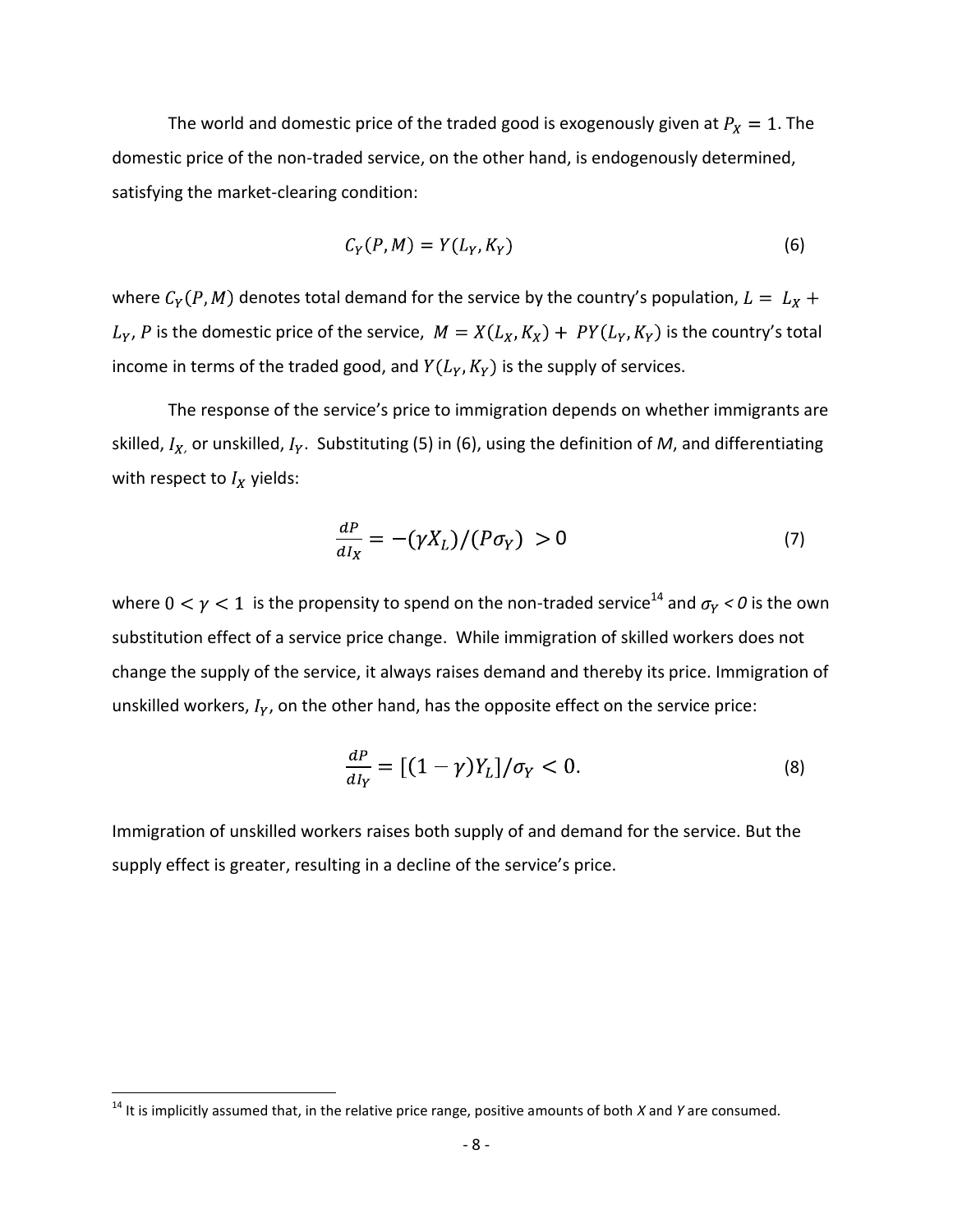#### **3. Individual Immigration Preferences in the Absence of Congestion**

The objective of this section is to relate a native's utility to the immigration of unskilled labor when there are no congestion effects. To accomplish this, it is helpful to express the sub-utility function from the consumption of goods and services,  $h(c_x^i, c_y^i)$ , in its indirect form of:

$$
v^i = v(P, m^i), \qquad i = x, y. \tag{9}
$$

Immigration affects an individual's welfare through two channels: as a factor owner, as her income,  $m^{i}$ , changes and as a consumer, as the price of the service,  $P$ , changes. The total welfare effect greatly varies in terms of direction and magnitude, depending on the native's skills as a worker and the allocation of her capital between industries. Not only might utility of skilled and unskilled natives change in opposite directions, but a conflict of interest on immigration policies might also exist between natives with the same skills but different capital ownership.

We start the analysis by examining the *impact of unskilled labor immigration on the income of skilled native x.* Differentiating (3) with respect to  $I<sub>Y</sub>$  yields:

$$
\frac{dm^x}{dI_Y} = \left[ m_Y^x \left( \frac{dP}{P dI_Y} \right) + K_Y^x \left( P Y_{KL} \right) \right] \tag{10}
$$

where  $m_Y^x = r_Y K_Y^x$  is income earned by skilled native *x* in the service industry, *Y*. Since skilled natives do not perform unskilled tasks in industry *Y,* the only source of income from industry *Y*  is capital income. Recalling from (8) that  $\frac{dP}{dI_v}$  is negative, one can see that unskilled labor immigration has conflicting effects on the income of a skilled native who owns capital in the service industry: it lowers her income as it depresses the price of the capital-employing service, but it raises her income as more unskilled labor raises capital's marginal product. For skilled natives who don't own capital in the service industry, income is not affected by unskilled labor immigration.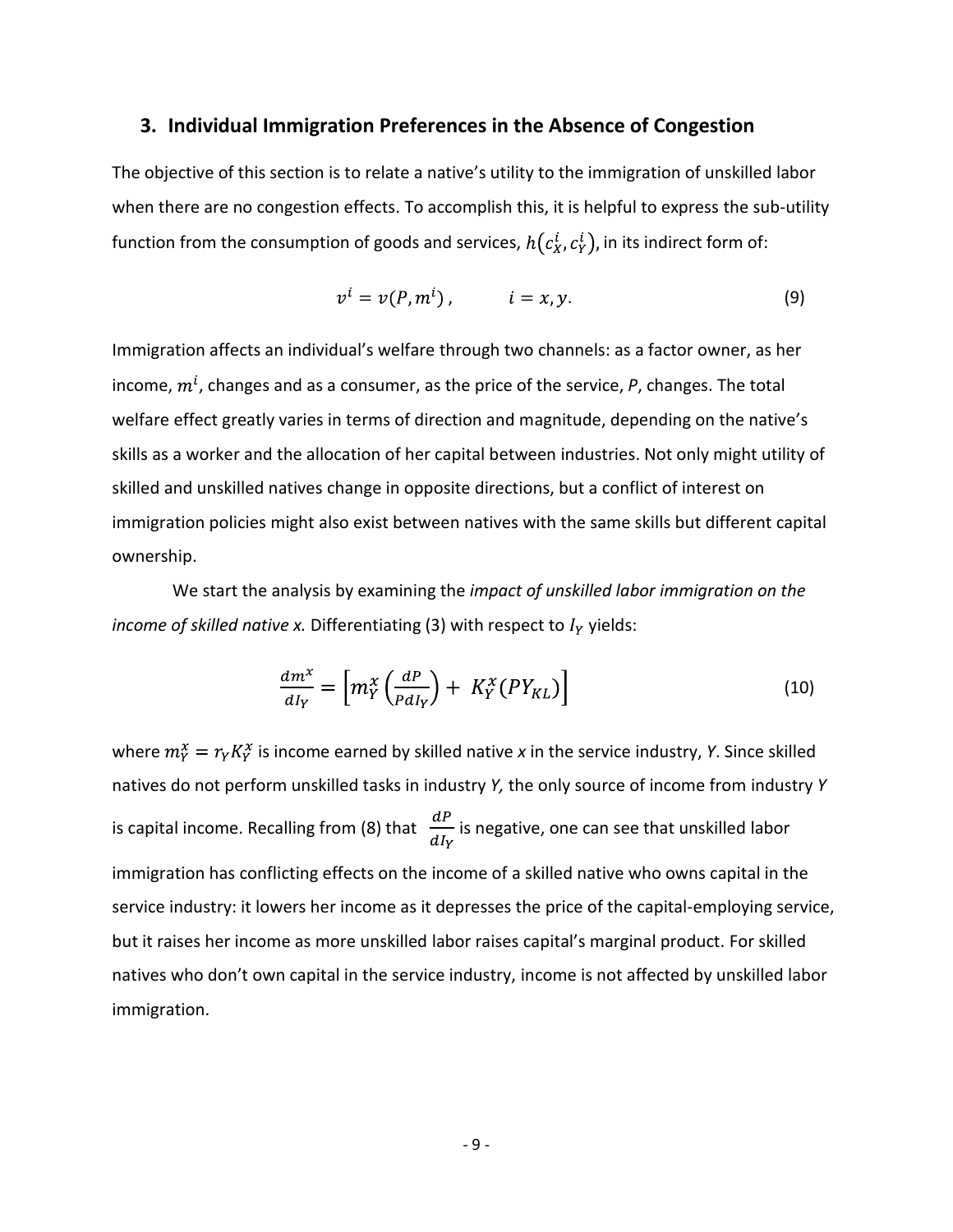To evaluate the *effect of unskilled labor immigration on* a *skilled native's utility*, we return to (9), differentiate the expression with respect to *I<sup>Y</sup>* , use Roy's identity, and substitute (10) to obtain:

$$
\frac{d v^x}{d I_Y} = \frac{\partial v^x}{\partial m_x} \Big[ (m_Y^x - e_Y^x) \Big( \frac{d P}{P d I_Y} \Big) + K_Y^x (P Y_{KL}) \Big] \tag{11}
$$

where  $e^x_Y = Pc^x_Y = \gamma(m^x_X + m^x_Y)$  is expenditure on the service by skilled native *x*, and  $m_X^x = w_X + r_X K_X^x$  and  $m_Y^x = r_Y K_Y^x$  are her income earned in industries *X* and *Y*, respectively. As shown in the Appendix, skilled native *x* always spends more on service *Y* than she receives income from the industry producing *Y*,  $(m_Y^x - e_Y^x) < 0$ , if her share of total income generated in the industry in which she does not work, *Y*, is less than her share of total income generated in the industry in which she does work, *X.* We consider this to be the "usual" case, and state:

*Proposition 1: In the "usual" case that skilled natives spend more on the service than they earn income from the industry that produces it, immigration of unskilled labor always raises welfare of each skilled native when there are no congestion effects.*

If the skilled native owns no capital in the service industry,  $K_{\nu}^x = 0$ , then the RHS of (11) reduces to  $\frac{\partial v^x}{\partial m_x}$   $\left[-\gamma m_X^x \left(\frac{dP}{PdI_v}\right)\right] > 0$ . If she owns some capital in industry *Y, K<sub>y</sub>*  $x > 0$ , then the second term on the RHS adds a positive reinforcement while the first term remains positive for the usual case of  $(m_Y^x - e_Y^x) < 0$ .

The corresponding *effect of unskilled labor immigration on the income of unskilled* natives is obtained by differentiating (4) with respect to  $I_y$ :

$$
\frac{dm^{\gamma}}{dI_{Y}} = \left[ \left( m_{Y}^{\gamma} \right) \left( \frac{dP}{P dI_{Y}} \right) + \left( K_{Y}^{\gamma} - \frac{K_{Y}}{L_{Y}} \right) \left( P Y_{KL} \right) \right] \tag{12}
$$

where we use the property that  $Y_{LL} = -Y_{KL}(\frac{K_Y}{L_Y})$  for homogeneous-of-degree-one production functions and we note that  $m_Y^y = (w_Y + r_Y K_Y^y)$  denotes income of unskilled native *y* from

- 10 -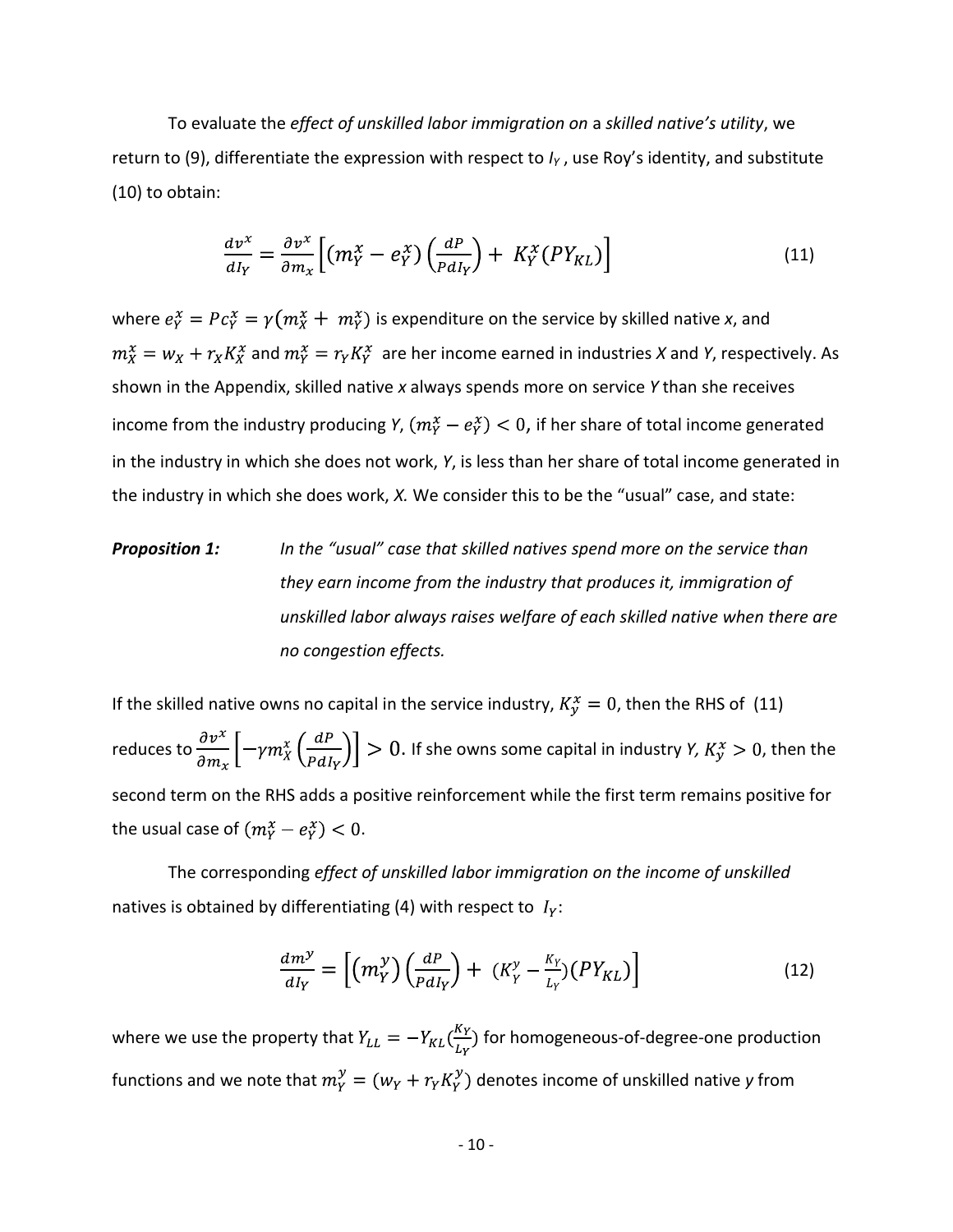ownership of one unit of unskilled labor and  $K_Y^y \geq 0$  units of service-industry-specific capital. Immigration of unskilled labor affects the unskilled native's income through three different channels. First, as an unskilled worker, it reduces her marginal contribution to the production of services; that is,  $Y_{LL} < 0$ . Second, as a possible owner of capital,  $K_Y^y > 0$ , it raises her capital's marginal contribution to the production of *Y*. Which effect, first or second, dominates depends on the unskilled native's personal capital-labor ownership ratio,  $K_Y^{\gamma}/L_Y^{\gamma} = K_Y^{\gamma}$ , relative to the entire service industry's capital-labor employment ratio,  $K_Y/L_Y$ . The second term inside the bracket of (12) is positive if the unskilled native is *relatively capital-rich*, such that  $K_Y^y > \frac{K_Y}{L_Y}$ , and is negative if she is *relatively capital-poor*, such that  $K_Y^y < \frac{K_Y}{L_Y}$ . Third, there is the negative effect of unskilled labor immigration on the price of the service, *P,* which lowers the values of the marginal contribution of all factors the unskilled native owns in industry *Y*. Hence, the first term inside the bracket on the RHS of (12) is always negative. Accounting for all three effects, one can see that all unskilled natives with no capital ownership in the service industry,  $K_Y^y = 0$ , always experience a decline in income. For unskilled natives with some capital ownership in their industry of employment, on the other hand, the negative impact of unskilled labor immigration on her income is reduced; and if her capital-ownership ratio in industry *Y* exceeds the industry's capital-labor employment ratio by a substantial margin, she might experience a rise in total income earned.

The *effect of unskilled labor immigration on an unskilled native's utility* must also include the benefit from the decline in price of the non-traded service on the native as a consumer. Again we differentiate (9) with respect to  $I_Y$ , employ Roy's identity, and substitute (12) to obtain:

$$
\frac{dv^{\mathcal{Y}}}{dI_Y} = \frac{\partial v^{\mathcal{Y}}}{\partial m^{\mathcal{Y}}}\left[ \left( m_Y^{\mathcal{Y}} - e_Y^{\mathcal{Y}} \right) \left( \frac{dP}{P d I_Y} \right) + \left( K_Y^{\mathcal{Y}} - \frac{K_Y}{L_Y} \right) \left( P Y_{KL} \right) \right] \tag{13}
$$

where  $e_y^y = Pc_y^y = \gamma (m_x^y + m_y^y)$  is expenditure on the service by unskilled native *y* and where  $m_X^{\gamma} = r_X K_X^{\gamma}$  and  $m_Y^{\gamma} = (w_Y + r_Y K_Y^{\gamma})$  are her income earned in industry *X* and *Y*, respectively. The term  $(m_Y^y - e_Y^y)$  is positive (negative) if native *y* earns more income in the service industry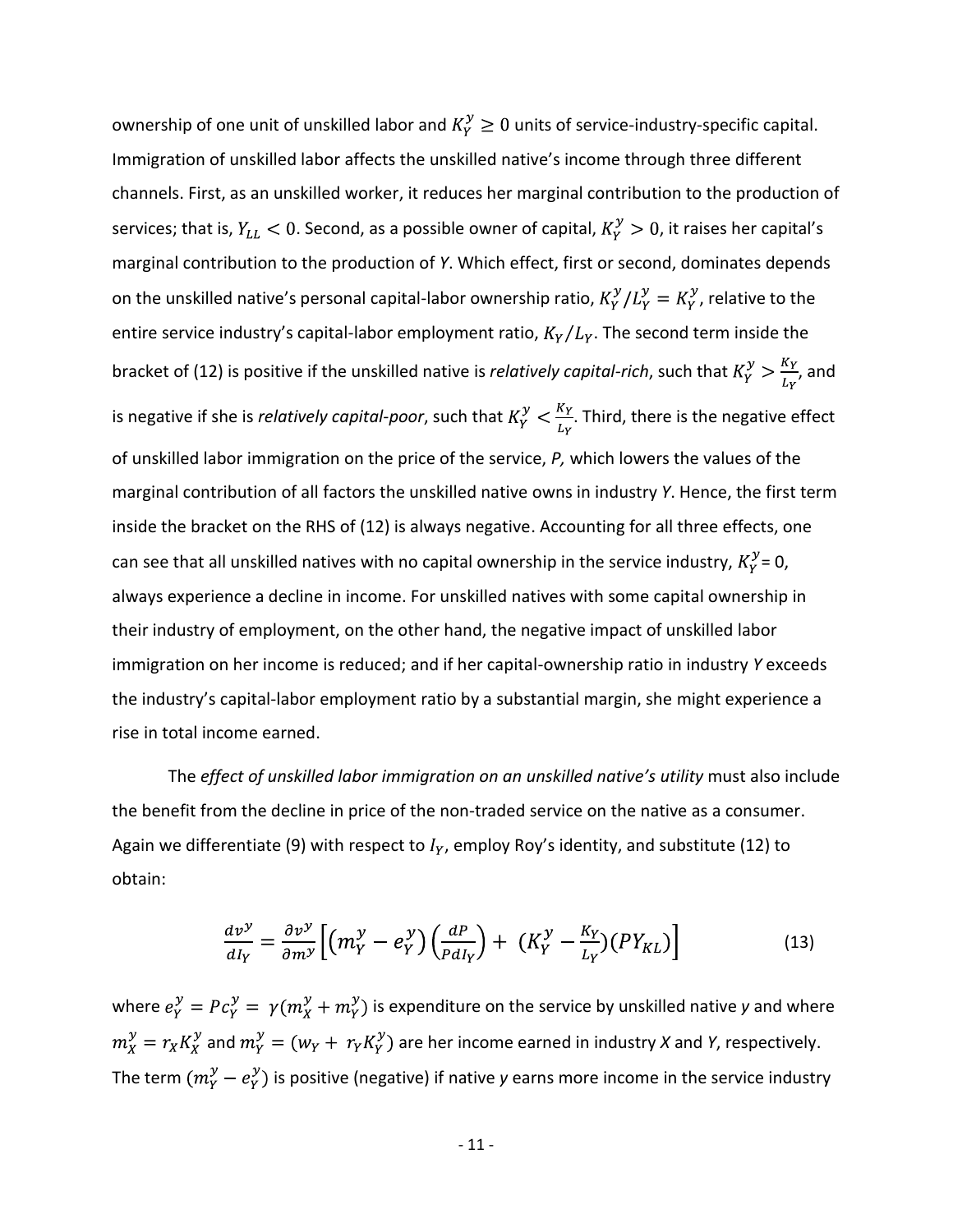than she spends on services. Again, we refer to the Appendix where it is shown that  $m_Y^y$  exceeds  $e_{y}^{y}$  as long as the unskilled native's share of total income in her industry of employment, *Y*, exceeds her share of total income in the other industry, *X*. In this "usual" case, the expression of (13) implies:

*Proposition 2: In the absence of congestion effects, unskilled natives always lose from the immigration of unskilled labor if they are relatively capital-poor. Unskilled natives might gain from the immigration of unskilled labor if they are relatively capital-rich.*

Clearly, many unskilled natives own little or no capital in either industry *X* or *Y*, and their main or exclusive source of income are wage payments from the service industry. For them,  $a_0\big(m_Y^y-e_Y^y\big)>0$  and  $(K_Y^y-\frac{K_Y}{L_Y})<0$  in (13), implying that they are always hurt by unskilled labor immigration. On the other hand, it also is quite possible that some unskilled natives find themselves in the possession of substantial capital in the service industry, making them relatively capital-rich in their industry of employment. In addition to inheritances or other fortuitous events, older workers might have accumulated capital in anticipation of retirement. For them,  $(K_Y^y - \frac{K_Y}{L_Y})$  is positive; and if the now positive second term in (13) is sufficiently large to more than offset the negative impact of the first term, unskilled natives gain from immigration to their industry of employment.

Although the number of unskilled natives who can gain from immigration is likely to be quite small relative to the number who are going to lose, the gainers' role could be pivotal in the political choice of immigration policies. With all skilled natives in support of opening the gates to unskilled immigrants and most unskilled natives in opposition, the small number of unskilled natives with substantial capital ownership might be decisive in an immigration referendum or in shaping the votes of elected politicians who poll the natives on their preferences.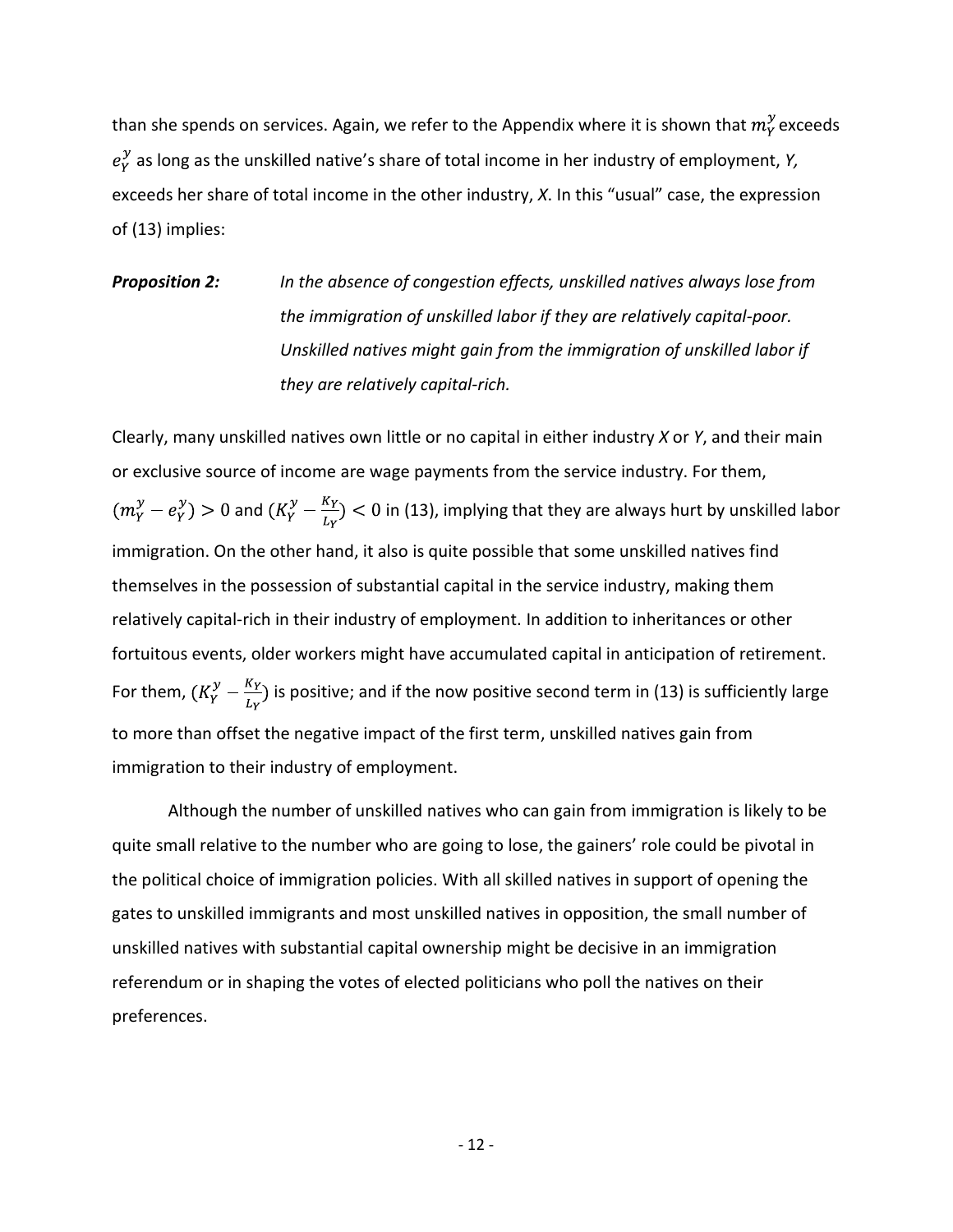#### **Figure 1: Insert here**

#### **Voter Preferences for Unskilled Labor Immigration with no Congestion Costs**

Figure 1 portrays the relationship between utility, *v(.),* from the employment of unskilled workers,  $L<sub>Y</sub>$ , in the absence of congestion costs for three natives with different factor ownership: unskilled native *y* with no ownership of capital in industry *Y*,  $K_Y^y = 0$ ; unskilled native *y* with ownership of capital in industry *Y*,  $K_Y^y > 0$ ; and skilled native *x* with or without capital ownership in industry *Y*,  $K_Y^x \geq 0$ . With no immigration, employment of unskilled workers is  $\underline{L}_Y$ . With immigration, employment is  $L_Y = \underline{L}_Y + I_Y$ . Hence, immigration preferences are depicted by the  $v(.)$  functions at and to the right of the  $L_YL_Y$  line. Based on (13), the unskilled native without capital,  $K_Y^{\mathcal{Y}} = 0$ , loses at all levels of immigration, and her ideal amount of immigration is  $I_Y = 0$ , where  $L_Y = L_Y$ . In fact, this worker would benefit from a reduction in the current workforce, such as through the expulsion of already employed workers who are illegally in the country. However, if the only feasible employment adjustment is through immigration, then her highest utility is attained at the intersection of the  $L_Y L_Y$  and  $\nu(K_V^{\mathcal{Y}}=0)$  lines, at point A. Also based on (13), the unskilled native with some capital ownership,  $K_Y^y > 0$ , loses from employing more unskilled labor when immigration is low but gains when it is high. This native's capital ownership in the service industry is constant at  $K_Y^y$  >  $0$ , as is the service industry's stock of capital,  $K_Y$ , whereas rising employment due to immigration lowers the industry's capital-labor ratio,  $K_Y/L_Y$ , until the term  $(K_Y^y - \frac{K_Y}{L_Y})$  changes its sign from negative to positive. As can be seen from (13), the unskilled native's utility is lowest at point *E,* where industry employment is:

$$
\tilde{L}_Y^{\mathcal{Y}} = K_Y / \Delta^{\mathcal{Y}} \tag{14}
$$

with  $\Delta^y = \left[K_Y^y + \frac{(m_Y^y - e_Y^y)}{P^2 Y_{yy}} \left(\frac{dP}{dI_Y}\right)\right] > 0$ . As shown in the Appendix, the value of  $\tilde{L}_Y^y$  is always inversely related to  $K_Y^{\mathcal{Y}}$  for unskilled natives who own capital in the service industry *only*. In other words, the larger an unskilled native's capital ownership in her industry of employment, the lower is the service industry's employment at which she benefits from the addition of more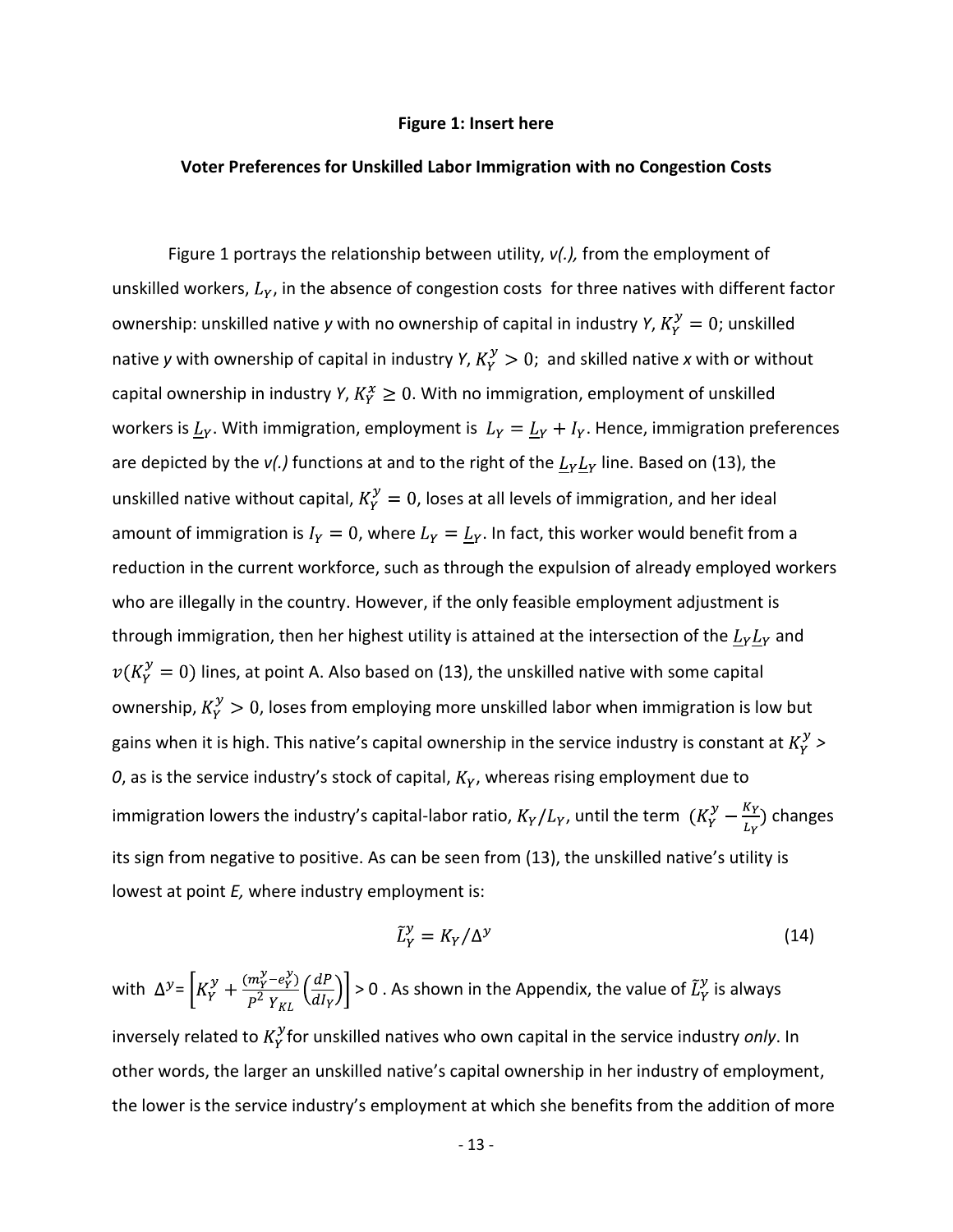unskilled labor.<sup>15</sup> The unskilled native with  $K_Y^y > 0$  has two locally ideal immigration levels, one at point *B* and the other at point *C.<sup>16</sup>* . Finally, Figure 1 shows that utility of a skilled native, with or without capital ownership in the service industry,  $K_Y^x \geq 0$ , rises with immigration at all employment levels. The skilled native's utility is highest at point *D*, at the maximum immigration level of  $L_v^{max}$ .

## **4. Immigration Preference Peaks with Congestion Costs**

The specification of a native's utility function, as stated in (1), makes explicit that individual benefits from the consumption of goods and services depend on the environment in which consumption takes place. As mentioned earlier, this environment is created by a set of impure public goods which are subject to negative congestion effects when the country becomes "over-populated". The environment is shaped by a country's government, as it develops the legal foundations for interactions among individuals, defends its people against internal and external enemies, and builds roads, bridges, and parks. The environment is further defined by the interactions among the country's natives, as they develop their own culture, social values, and norms of behavior. And some impure public goods are simply a gift of nature, such as the mountains, shorelines, and rivers that make up the physical environment in which its people live. These impure public goods have in common that their utility-enhancing impact on the consumption of private goods and services eventually diminishes as the population becomes excessively large. Our specification of an individual's utility function in (1) abstracts from the fact that congestion effects are likely to vary from city to city within a country and might even vary among different geographic areas within a city.<sup>17</sup> Our specification ignores the influence of

l

<sup>&</sup>lt;sup>15</sup> The same relationship can be shown to hold when unskilled natives own capital in both the goods and service industry and, while different individuals might own different amounts of capital, all of them have allocated their capital to the two industries in the same proportion.

<sup>&</sup>lt;sup>16</sup> Point C corresponds to an employment level  $L_Y^{max}$  at which foreign unskilled workers no longer have an incentive to move to the country in question.

 $17$  Overpopulation is more likely to show up first in the more crowded quarters of unskilled worker residencies. Furthermore, the negative effects from a rising population are highly subjective and, therefore, might even be different for individuals who live in the same immediate neighborhood.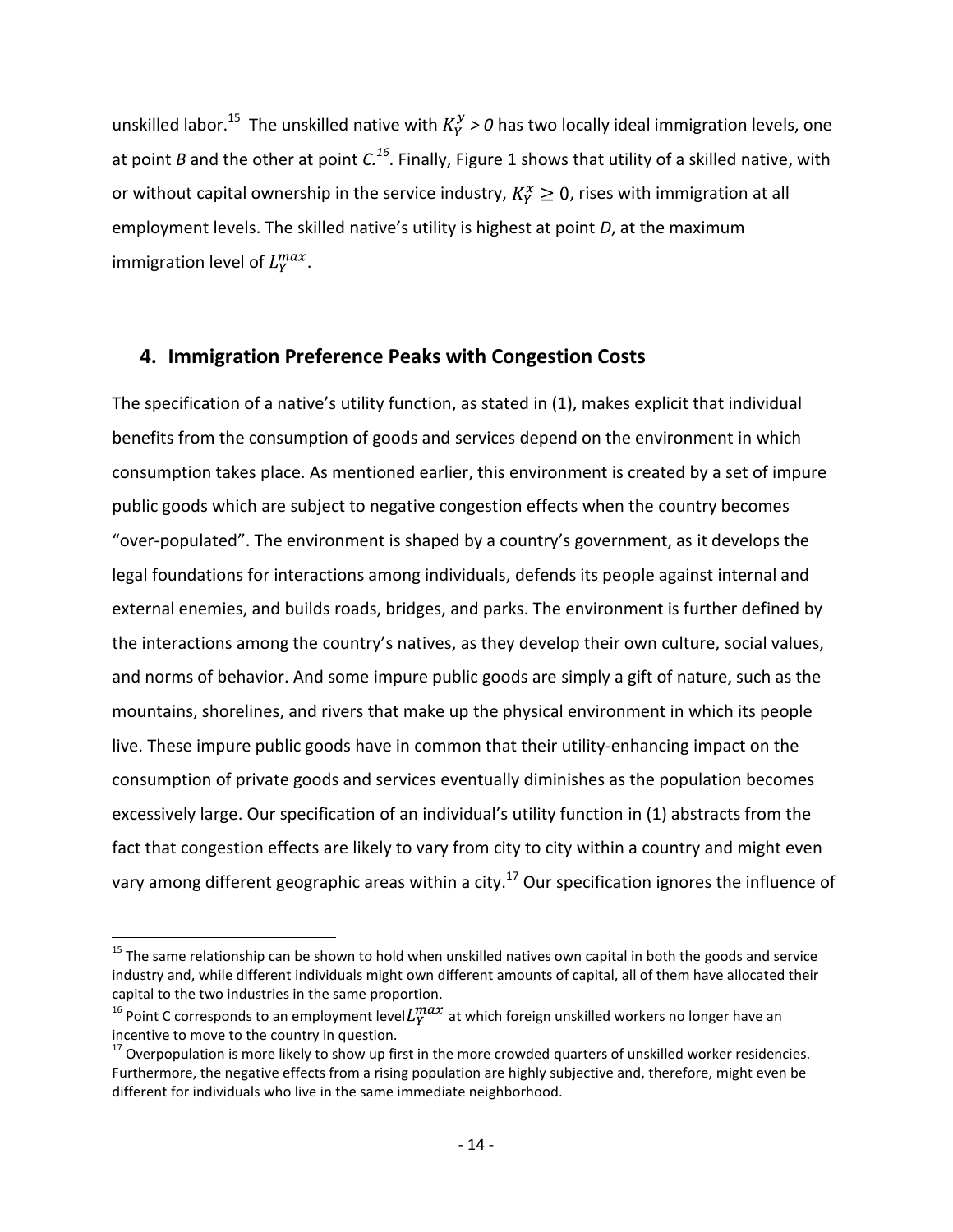location, as well as of personal tastes about when congestion sets in. Instead, the specification of (1) assumes that  $g(L)$  is the same for all individuals of the country in question. Accounting for the possible presence of congestion effects, the impact of immigration on a native's utility is expressed by:

$$
\frac{dU^i}{dI_Y} = \frac{d\nu^i(P,m^i)}{dI_Y}g(L) + \nu^i(P,m^i)\frac{dg(L)}{dI_Y}
$$
\n(15)

where  $L = L_X + L_Y$  is the country's entire population, and where  $dg(L)/dI_Y$  is positive for  $0 \leq L \leq L^o$ , when the country is subject to isolation, zero for  $L^o < L < L^1$ , when the country is in the range of optimal population size,<sup>18</sup> and negative for  $L^1 \leq L$ , when the country is subject to congestion.

Figure 2 portrays the relationship between utility *U(.)* of the three natives of Figure 1 and employment in the service industry when isolation and congestion effects are added. Again, the three natives' immigration preferences can be ascertained by taking  $\underline{L}_Y$  as the origin and defining immigration as  $I_Y = L_Y - L_Y$ . With isolation and congestion effects, their wellbeing declines when employment further declines at already very low and when employment further rises at already very high employment levels. While the population sizes at which isolation and congestion effects set in are assumed to be the same for all individuals, the levels of employment at which these effects overpower their income and price effects vary with an individual's ownership of labor and capital. While isolation effects might be important for some countries or communities, our discussion of immigration preferences puts the focus on congestion effects.

#### **Figure 2: Insert here**

#### **Voter Preferences for Unskilled Labor Immigration with Congestion Effects**

As was the case in Figure 1,  $u(K_Y^x \geq 0)$  denotes utility of a skilled native with some or no capital owned in industry *Y*, whereas  $u(K_Y^y > 0)$  and  $u(K_Y^y = 0)$  express utility of an unskilled

l

 $18$  Once the country is populated by enough people to make it a workable and sustainable entity, the population can grow substantially without any significant impact on the quality of life.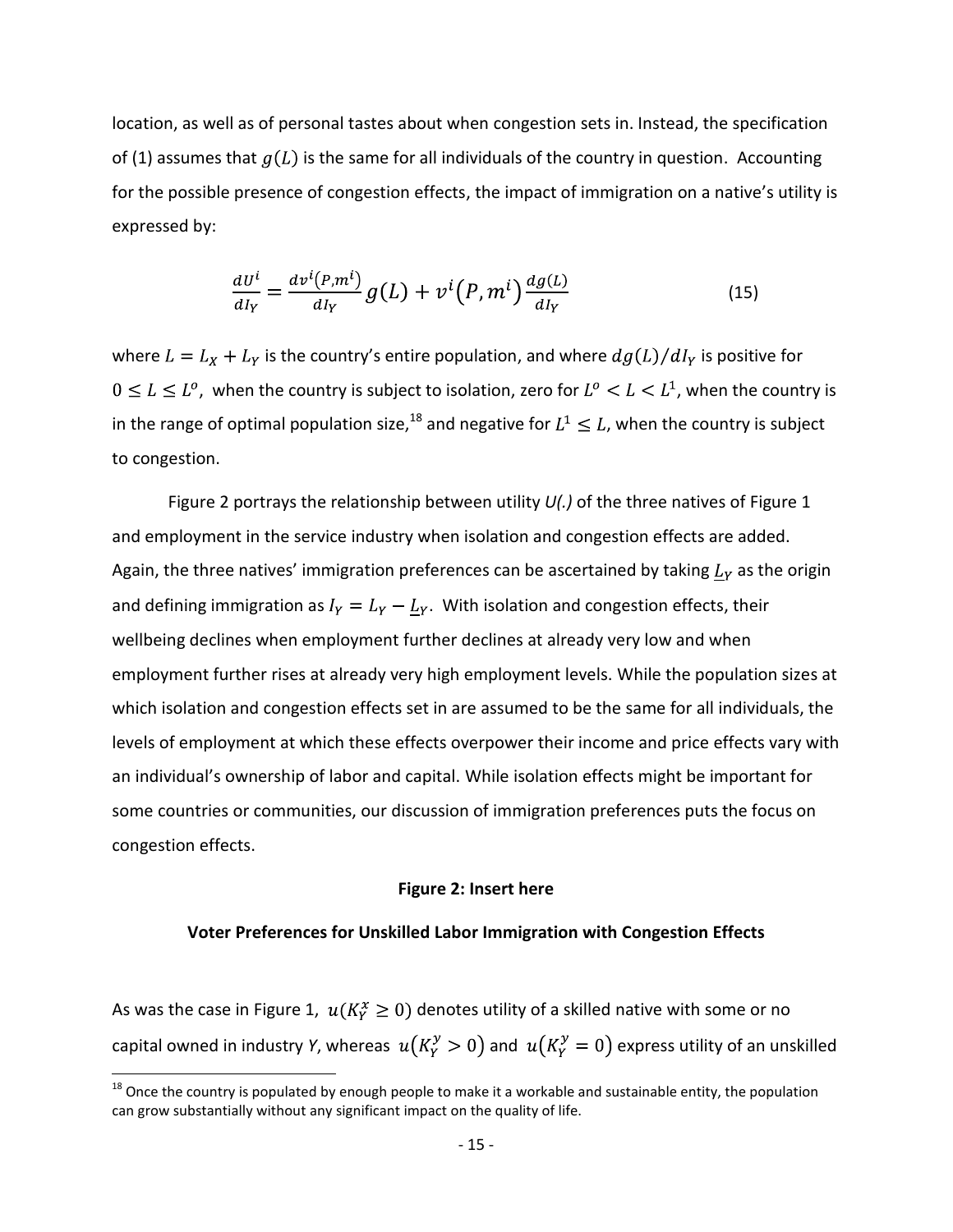native with some and no capital, respectively, owned in the same industry. Their *preference peaks for employment, L<sub>Y</sub>*, are marked by by *D* for the native with  $(K_Y^x \geq 0)$ , *b* and *C* for the native with  $(K_v^y > 0)$ , and *a* for the native with  $(K_v^y = 0)$ . Hence, all skilled as well as unskilled natives with no service industry capital have single-peaked *employment preferences*, whereas the capital-owning unskilled native has employment preferences with two peaks. Each worker has one most-preferred or ideal level of unskilled labor employment, namely  $L_Y^*(K_Y^y=0)$  for the unskilled native without capital,  $L_Y^*(K_Y^x\geq 0)$  for the skilled native with some or no capital; and  $L_Y^*(K_Y^y > 0)$  for the unskilled native with substantial capital.

The *immigration preferences* of the three individuals are restricted to the segments of the utility functions that are at or to the right of the pre-immigration employment level,  $L<sub>Y</sub>$ . This implies that the *immigration preference* peaks might be different from the *employment preference* peaks. In Figure 2, they are marked by *B* and *C* for the unskilled native with capital, and by *A* and *D* for the unskilled native without capital and the skilled native with or without capital, respectively.

#### **5. Aggregating Over Individual Immigration Preferences**

The key issue in the political formation of immigration policies is whether there exist political mechanisms that are capable of aggregating individual into social preferences while retaining the basic axioms of completeness and transitivity of preference orderings. A major implication of Arrow's impossibility theorem (1963) is that political institutions and mechanisms matter a great deal in how individual preferences on immigration are transformed into collective choices.<sup>19</sup> While majority voting is an obvious candidate for aggregating preferences, some important restrictions on the domain of individual preference relations must be imposed to guarantee that the thereby obtained social preferences relations remain transitive. The key

l

 $19$  As Ordeshook (1986, p.55) puts it, "groups are unlike people in a fundamental way, and to utter theoretically sound propositions about 'their' decisions we must explore their inner structure."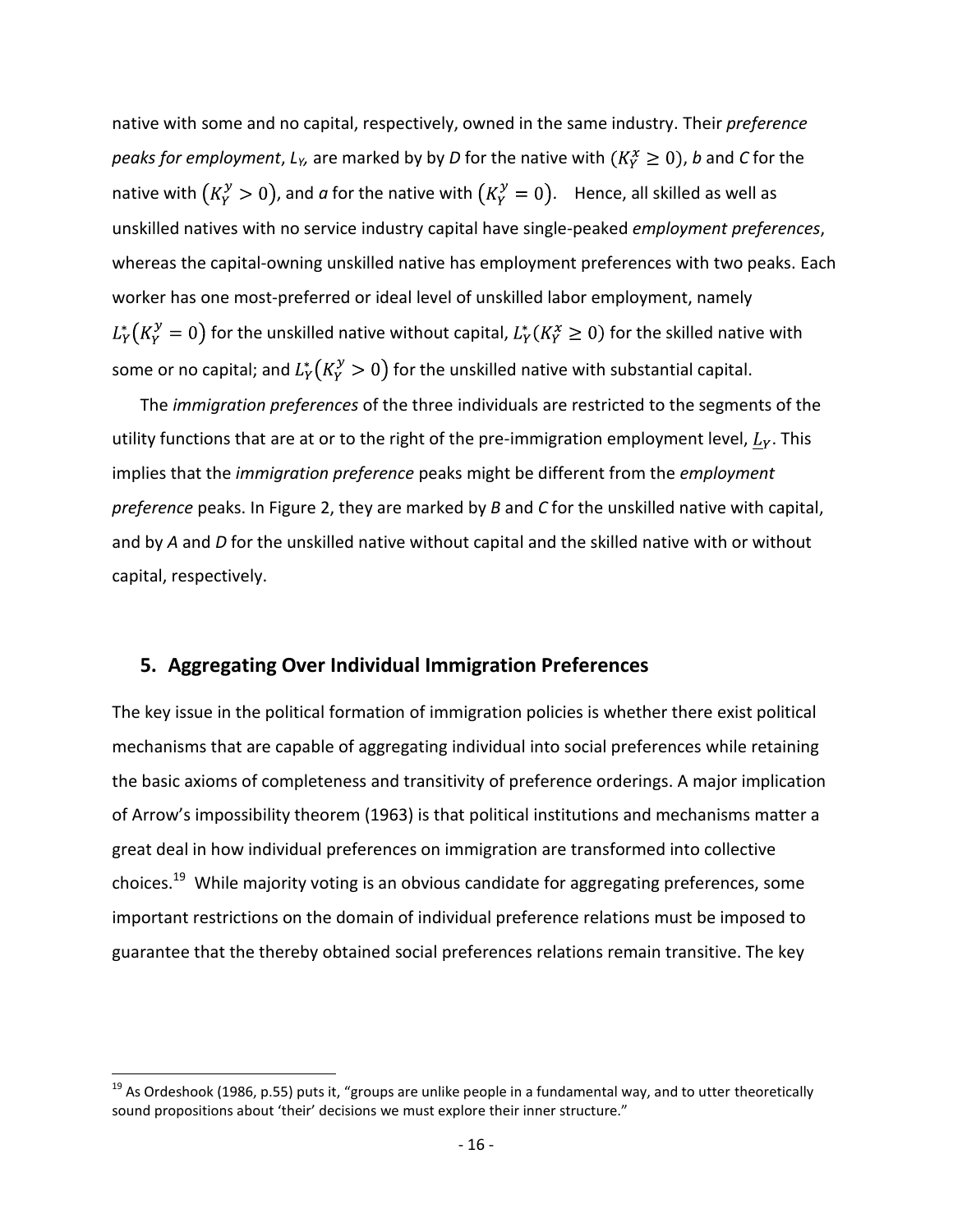requirements are that voting is limited to a one-dimensional issue<sup>20</sup> and that all voters have single-peaked preferences. When individuals have single-peaked preferences along a single dimension, a majority voting equilibrium is established at the utility-maximizing choice of the median voter (Black, 1948), and the social preference relation established by the median voter's ideal choice is transitive.

Figure 2 illustrates that, in the presence of multi-peaked preferences, social immigration preferences which are determined through pair-wise majority voting might not be transitive even if individual preferences are. The pre-immigration level of employment is given at  $L<sub>Y</sub>$ . If expelling past immigrants is not an option, then  $L_Y$  is the ideal unskilled labor employment for the unskilled native without capital;  $L_Y^*(K_Y^* \geq 0)$  is the ideal employment for the skilled native with or without capital; and  $L_Y^*(K_Y^y > 0)$  is the ideal employment for the unskilled native with capital. In pair-wise voting,  $L_Y$  beats  $L_Y^*(K_Y^x \ge 0)$  by two to one;  $L_Y^*(K_Y^x = 0)$  beats  $L_Y^*(K_Y^y > 0)$ by two to one; and  $L_Y^*(K_Y^y > 0)$  beats  $L_Y$  by two to one. Consequently, there is no immigration proposal that cannot be defeated by some other proposal and majority voting leads to cycling. Hence, we encounter a case of the Condorcet Paradox. One also can see that the ideal employment level of the median voter does not represent a majority-voting equilibrium. The median voter's ideal employment level,  $L_Y^*(K_Y^* \geq 0)$ , would be defeated by the proposal to keep employment unchanged at  $L<sub>Y</sub>$ . Figure 2 also shows that polls designed to gauge the sentiment of natives on immigration can be greatly misleading. If asked about immigration that leads to employment  $\underline{L}_Y \leq L_Y \leq L_E$ , the majority response would be to allow no immigration and settle at employment level of  $L<sub>Y</sub>$ . If, on the other hand, the three natives are asked about a much larger immigration quota that leads to employment  $L_E \le L_Y$ , the majority would favor sizeable immigration that leads to employment  $L_Y^*(K_Y^x \geq 0)$ .

Figure 2 portrays a specific situation in which congestion effects are added to the preference relations of Figure 1. As drawn, the unskilled native with capital ownership in his industry of employment retains the multi-peaked immigration preferences she already had

 $\overline{\phantom{a}}$ 

<sup>&</sup>lt;sup>20</sup> For multi-dimensional issues, a majority-voting equilibrium exists only under extremely restrictive conditions on individual preferences. McKelvey (1976) proves that, in general, majority voting on multi-dimensional issues leads to cycling; any proposal can be defeated by some other proposal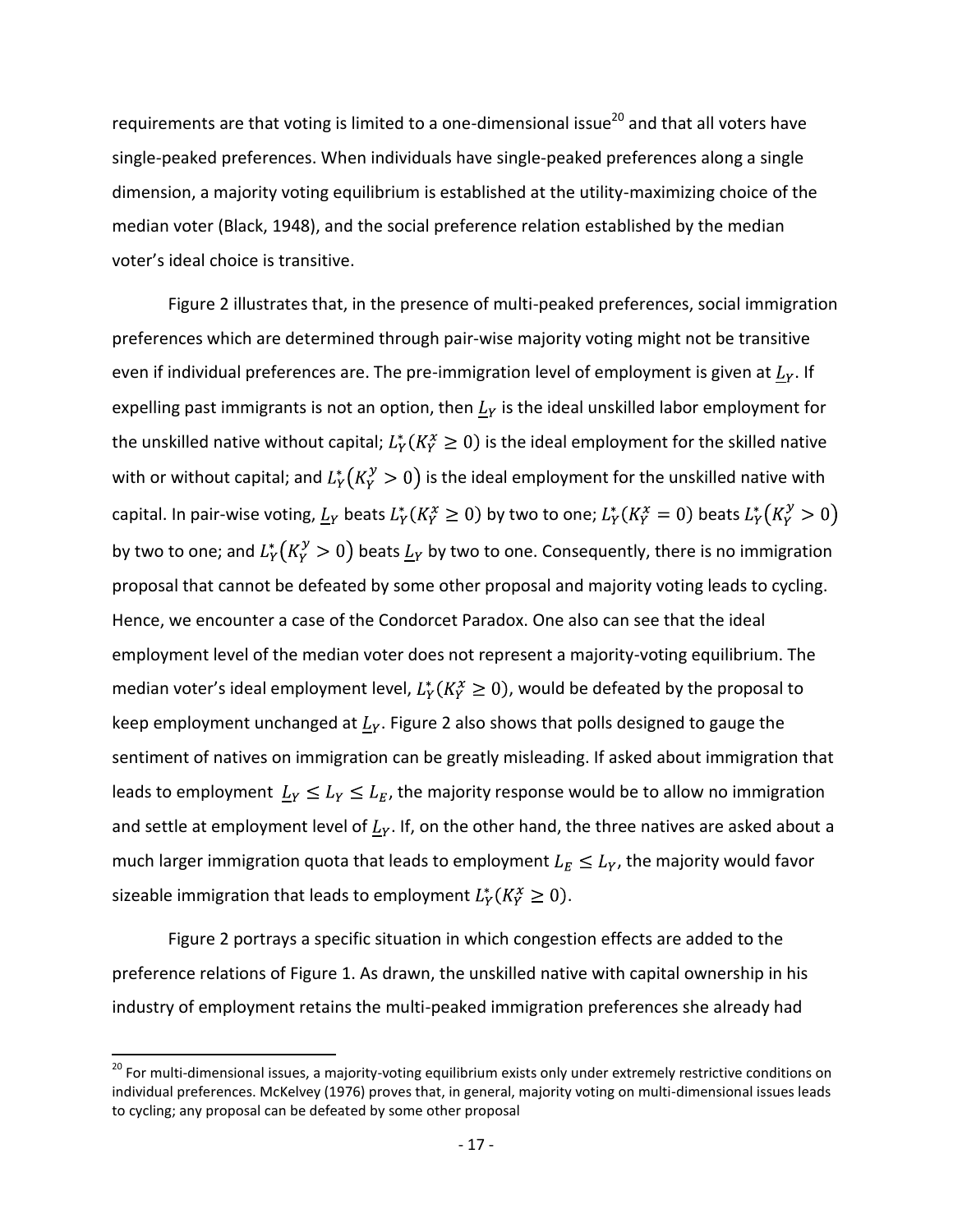without congestion effects. This, however, is not necessarily the case, as we are going to show next. It is possible that a native's immigration preferences are multi-peaked with congestion effects even though they are single-peaked without them; and it is possible that a native's immigration preferences with congestion effects are single-peaked even though they are multipeaked without them. Critical for these statements are three observations: First, the employment level at which utility from unskilled labor employment reaches a minimum,  $\tilde{L}_Y^y$ , falls with an unskilled native's capital ownership, as was mentioned earlier. Second, an individual's *immigration* preferences are her *employment* preferences beyond pre-immigration employment; that is, they are the employment preferences for  $L_Y \geq \underline{L}_Y$ . Third, it matters whether  $L_Y^1 > L_Y$  or  $L_Y^1 \leq L_Y$ , where  $L_Y^1 = L^1 - L_X$  is the level of employment in industry *Y* at which congestion sets in, given the values of  $L_X$ , which denotes employment in industry  $X$ , , and of  $L<sup>1</sup>$ , which indicates the population size at which congestion becomes costly.

# **Figure 3: Insert here Immigration Preferences: Single-Peaked without and Multi-Peaked with Congestion Costs**

First, consider the possibility that a native's immigration preferences are single-peaked without congestion costs, but multi-peaked with them. Figure 3 traces out the relationship between utility and employment for an unskilled native who is already relatively capital-rich at the pre-immigration employment level; it is drawn as a dashed line without congestion costs, based on (13), and as a solid line with congestion costs, based on (15). We assume that  $L_Y^1 < \tilde{L}_Y^{\nu} < \underline{L}_Y$ , meaning that congestion costs set in at an employment level that is lower than where it yields minimum utility at point *e* which, in turn, is lower than the pre-immigration employment level. Accordingly, immigration preferences without congestion costs, which are restricted to the dashed  $v^y$  line-segment  $L_y \geq \underline{L}_y$ , are single-peaked, with the peak at *c*. With congestion costs, the influence of  $dg(L)/dI_Y < 0$  in (15) moves the minimum utility employment level from point *e*, short of pre-immigration employment, to point *E*, which is beyond the pre-immigration employment level. There are now two utility peaks, one at point *B*

- 18 -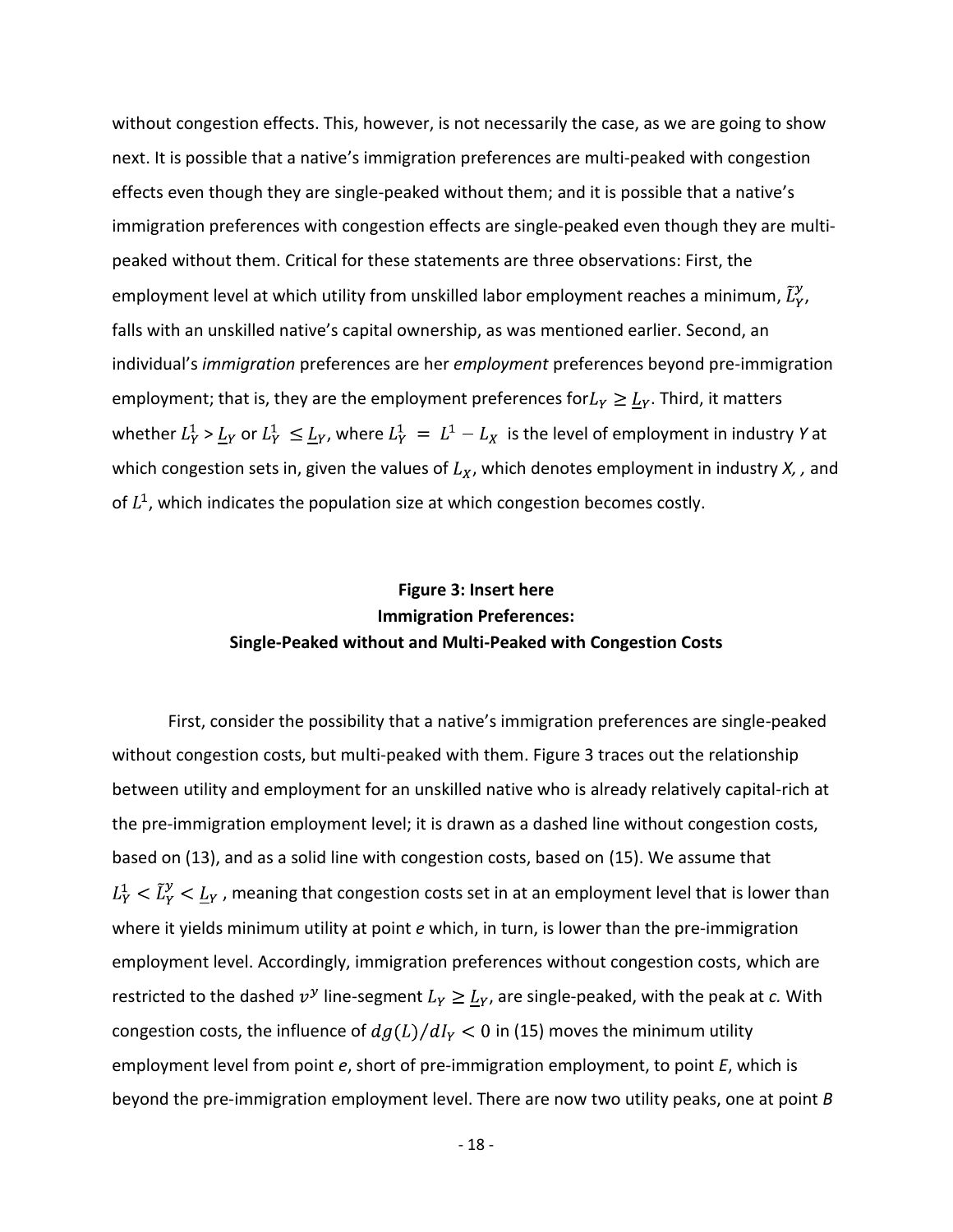where  $L_Y = L_Y$  and the other at point *C*, where  $L_Y = L_Y^*$ . Hence, adding congestion costs results in multi-peaked *immigration preferences*.

# **Figure 4: Insert here Immigration Preferences: Multi-Peaked without and Single-Peaked with Congestion Costs**

Second, we illustrate the possibility that a native's multi-peaked immigration preferences become single-peaked as congestion costs are accounted for. This is shown in Figure 4 for an unskilled native who is relatively capital-poor at the pre-immigration employment level. We now assume that  $L_Y^1 < L_Y < \tilde{L}_Y^{\gamma}$ , meaning that all immigration adds to congestion costs, but that employment at which the individual's utility reaches a minimum without congestion costs at point *e* occurs at some positive level of immigration. In fact, as drawn, it occurs when immigration is relatively high. The impact of adding congestion costs is now already so strong at  $L_Y \geq \tilde{L}_Y^y$  that it overpowers the positive income-plus-price effects such that  $\frac{dU^y}{dI_y}$  becomes negative for all immigration levels. Hence, with congestion costs, the unskilled native's immigration preferences are single-peaked, indicated by point *B*, at the preimmigration employment level,  $L_Y$ , whereas they are multi-peaked at *b* and *c* without congestion costs.

The above illustrations of the impact of congestion costs on unskilled capital-owning natives' immigration preferences were presented in support of:

*Proposition 3: Accounting for congestion costs may change the immigration preferences of some natives from single-peaked to multi-peaked and of other natives from multi-peaked to single-peaked. However, there is no systematic tendency for congestion costs to restore single-peakedness of immigration preferences.*

Finally, it should be noted that single-peakedness of preferences is a sufficient condition for aggregating transitive individual into transitive social preferences. And for some applications, such as in the political choice of tariff protection, individual preferences for tariff

- 19 -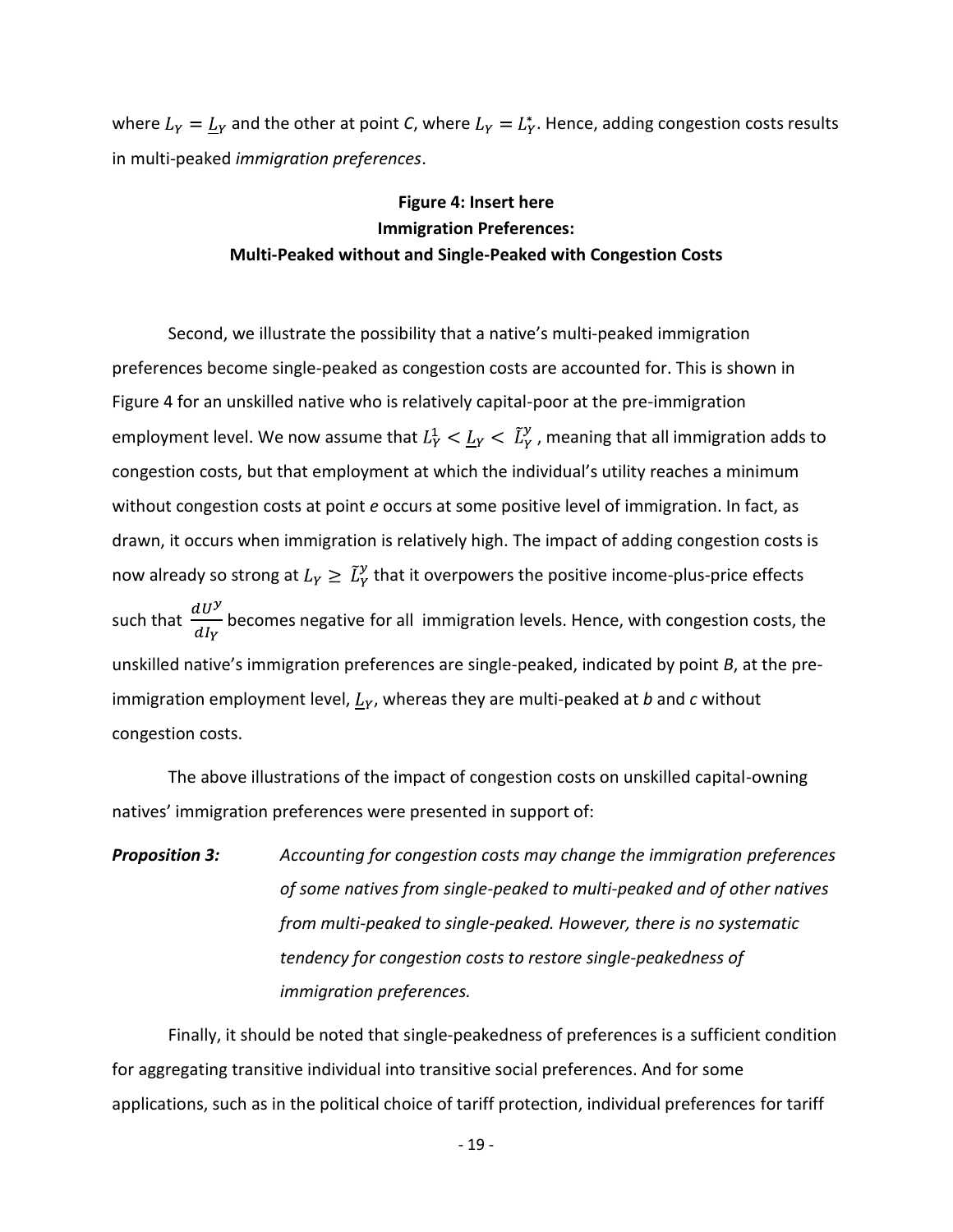rates are indeed single-peaked (Mayer, 1984). However, in regard to immigration of unskilled labor, this desirable property is at risk as soon as we allow natives who compete with immigrants to own some capital in their industry of employment. Loosely speaking, when immigration makes a native capital-owning worker feel more like a capitalist, then her preferences become multi-peaked. The existence of multiple peaks is, however, not necessarily an impediment to the formation of transitive social preferences through majority voting. For example, if a majority of voters is unskilled and they don't own any capital in their industry of employment, then their preferences are also the social preferences chosen through majority voting even if some other voters, who are in the minority, have multi-peaked preferences.

### **6. The Welfare Effects of Skilled Labor Immigration**

The problems of aggregating individual into social preferences are the same with respect to skilled labor immigration as they are with respect to unskilled labor immigration. In the preceding sections, the ownership of capital by unskilled natives in their industry of employment made their preferences on unskilled labor immigration multi-peaked. In the current section of skilled labor immigration, the culprit is the ownership of capital by skilled natives in their industry of employment. We show this again by first examining the effects of immigration on skilled and unskilled natives' incomes, followed by evaluating the corresponding welfare effects from the consumption of private goods. Adding congestion costs has the same implications as discussed in section 5 for unskilled labor immigration.

The *impact of skilled labor immigration on the income of a skilled native*, is derived by differentiating (3) with respect to  $I_x$ :

$$
\frac{dm^x}{dI_X} = \left[ (m_Y^x) \left( \frac{dP}{P dI_X} \right) + \left( K_X^x - \frac{K_X}{L_X} \right) X_{KL} \right] \tag{16}
$$

where  $m_Y^x = r_Y K_Y^x$  is income earned by skilled native *x* from capital ownership in industry *Y* and where  $\frac{dP}{dx}$  is positive, as stated in (7). Income of skilled natives with no capital ownership in either industry,  $K_X^x = K_Y^x = 0$ , always declines since since  $X_{LL} = -\frac{K_X}{L_Y} X_{KL}$  is negative. This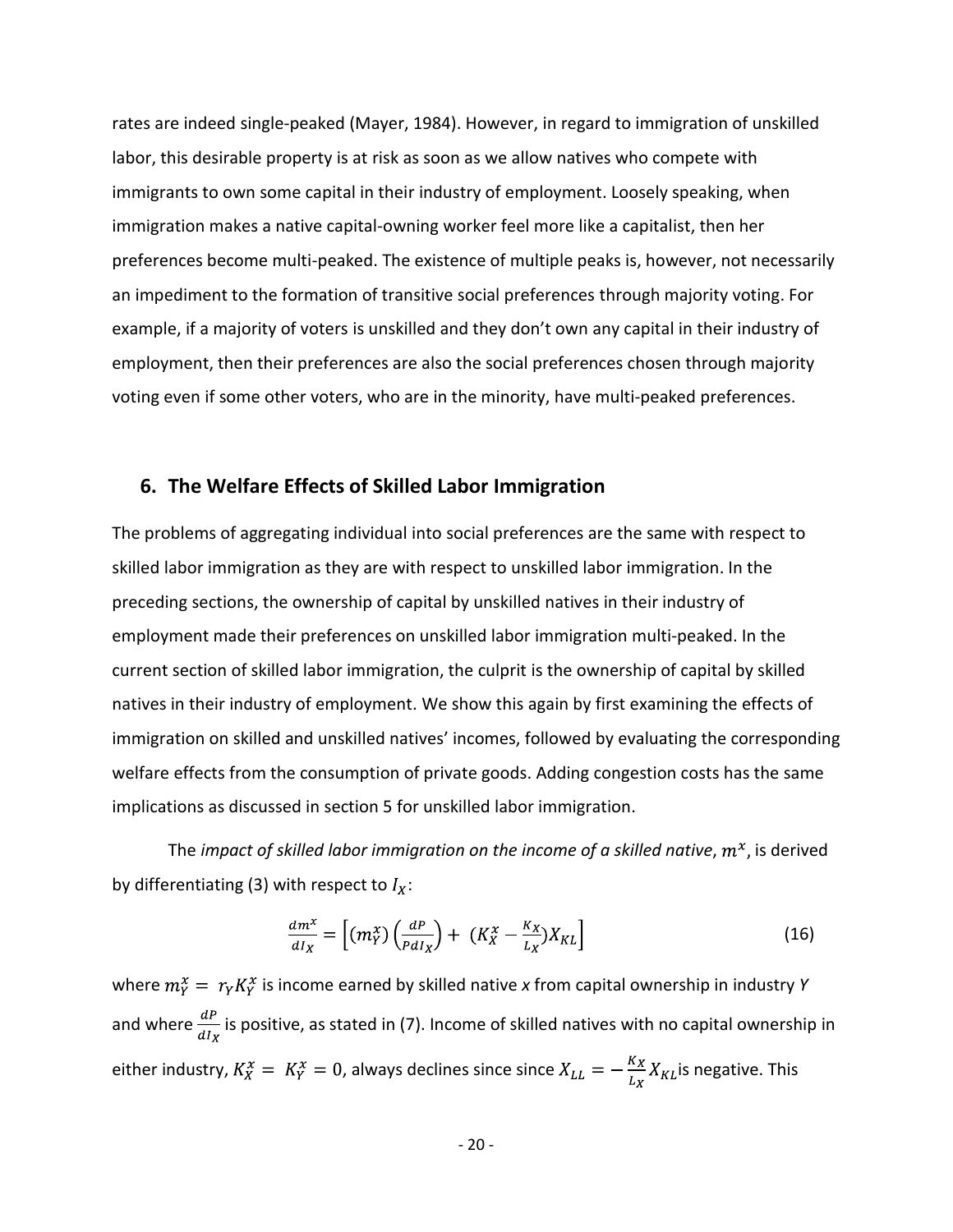negative effect is mitigated and possibly reversed for skilled natives with capital ownership. If the skilled native owns capital in her industry of employment and she is *relatively capital-rich*, such that  $K_X^x > \frac{K_X}{L_X}$ , then skilled labor immigration always raises the skilled native's income. If the skilled worker owns capital in the service industry as well,  $K_Y^x > 0$ , there is an additional positive effect on income, as immigration of skilled labor raises the price of the non-traded service and thereby the return on capital in the service industry,  $r_Y = PY_K$ .

To evaluate the *effect of skilled laborimmigration on a skilled native's utility* when no congestion is present, we again differentiate the indirect utility function of native *x*, as stated in (9), employ Roy's identity, and substitute (16) to obtain:

$$
\frac{dv^x}{dI_X} = \frac{\partial v^x}{\partial m^x} \Big[ (m_Y^x - e_Y^x) \left( \frac{dP}{P dI_X} \right) + \left( K_X^x - \frac{K_X}{L_X} \right) X_{KL} \Big] \tag{17}
$$

where  $e^x_Y = \gamma(m^x_X + m^x_Y)$  is expenditure by skilled native x on the non-traded service and  $m_X^x = (w_x + r_x K_x^x)$  and  $m_Y^x = r_y K_y^x$  are income of native *x* from industries *X* and *Y*, respectively. The term  $(m_Y^x - e_Y^x)$  expresses the difference between her income from service industry *Y* and her expenditure on service *Y.* As mentioned, this expression must be negative if, as usual, the skilled native's income share in her industry of employment exceeds her income share in the other industry. Given this "usual" case of  $(m_Y^x - e_Y^x) < 0$ , immigration of skilled always reduces a skilled native's utility as long as  $K_X^x < \frac{K_X}{L_X}$ . A necessary condition for gaining from immigration is that the skilled native is relatively capital-rich, i.e.  $K_X^x > \frac{K_X}{L_X}$ .

A comparison of (17) with (13) reveals that the immigration welfare effects are essentially the same for unskilled and skilled natives when they possess the skills of the immigrants. However, the likelihood of skilled natives gaining from the inflow of skilled labor is much greater than of unskilled natives gaining from unskilled labor immigration. Skilled natives earn, and presumably have earned in the past, higher incomes than unskilled natives. Consequently, skilled natives are far more likely to be owners of capital than unskilled natives. Being relatively capital-rich in one's industry of employment is a necessary condition for gaining

- 21 -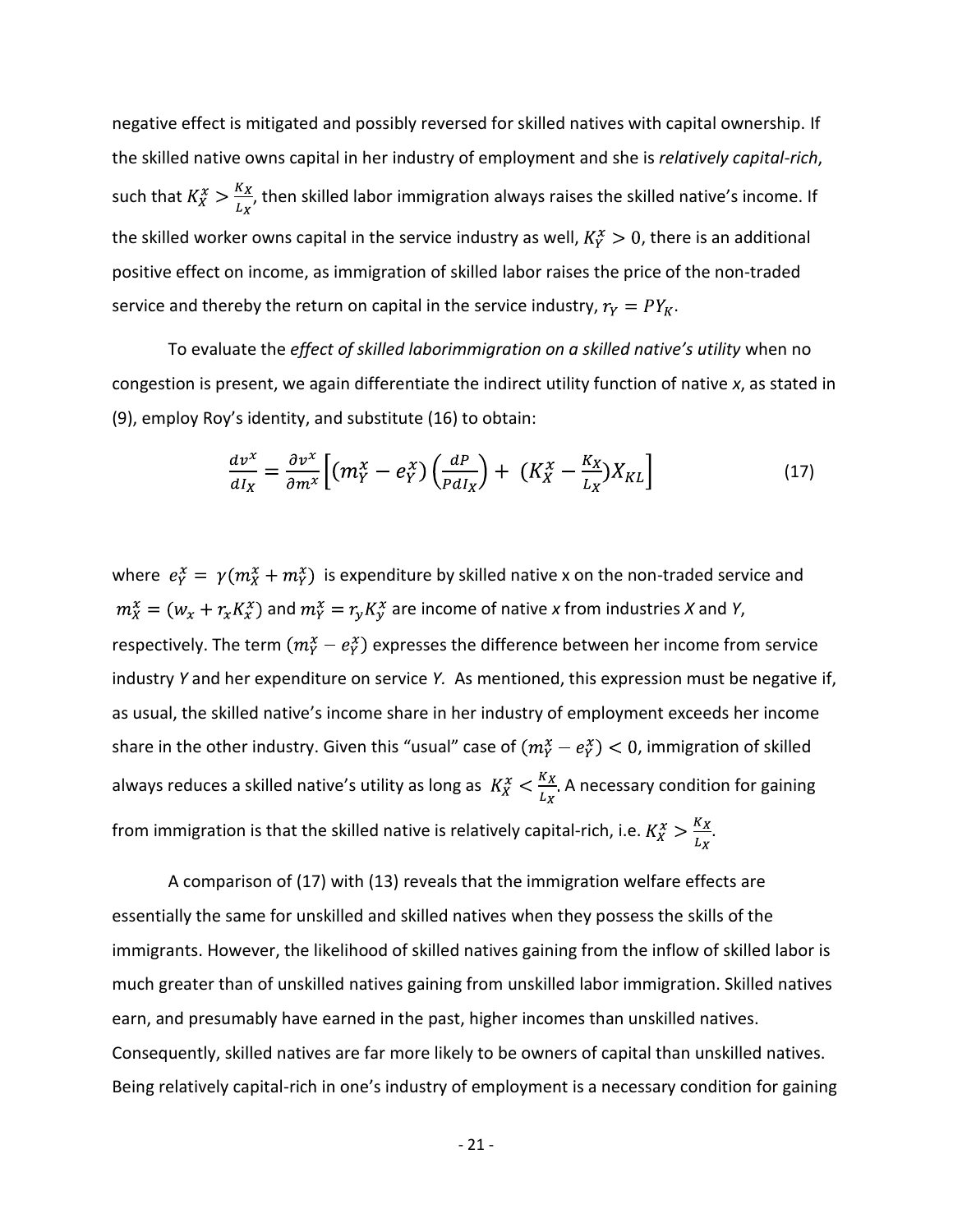from same-skill immigration. It is far more likely that higher-wage skilled natives than lowerwage unskilled natives satisfy this condition.

Finally, we consider the *impact of skilled labor immigration on income and utility of unskilled natives*. Using (4) and (9), we obtain:

$$
\frac{dm^{\mathcal{Y}}}{dI_X} = \left[ \left( m_Y^{\mathcal{Y}} \right) \left( \frac{dP}{P dI_X} \right) + K_X^{\mathcal{Y}} X_{KL} \right] \tag{18}
$$

$$
\frac{dv^{\mathcal{Y}}}{dI_X} = \frac{\partial v^{\mathcal{Y}}}{\partial m^{\mathcal{Y}}} \Big[ \Big( m_Y^{\mathcal{Y}} - e_Y^{\mathcal{Y}} \Big) \Big( \frac{dP}{P dI_X} \Big) + K_X^{\mathcal{Y}} X_{KL} \Big]. \tag{19}
$$

Recalling that  $\frac{dP}{dI_Y}$  is always positive and  $\left(m_Y^y - e_Y^y\right)$  is positive under "usual" circumstances, immigration of skilled labor raises income and utility of all unskilled natives.

To summarize the information contained in (17) and (19), we state:

*Proposition 4: In the absence of congestion costs, relatively capital-poor skilled natives always lose from the immigration of skilled labor; relatively capital-rich skilled natives, however, might gain. Unskilled natives always gain from the immigration of skilled labor.*

As was the case for unskilled natives with capital-ownership in their industry of employment, the *immigration* preferences of skilled natives with capital ownership in their industry of employment might be multi-peaked. The addition of congestion costs might change the immigration preferences for some skilled natives from single-peaked to multi-peaked and for others from multi-peaked to single-peaked, but it will not systematically restore singlepeakedness of preferences.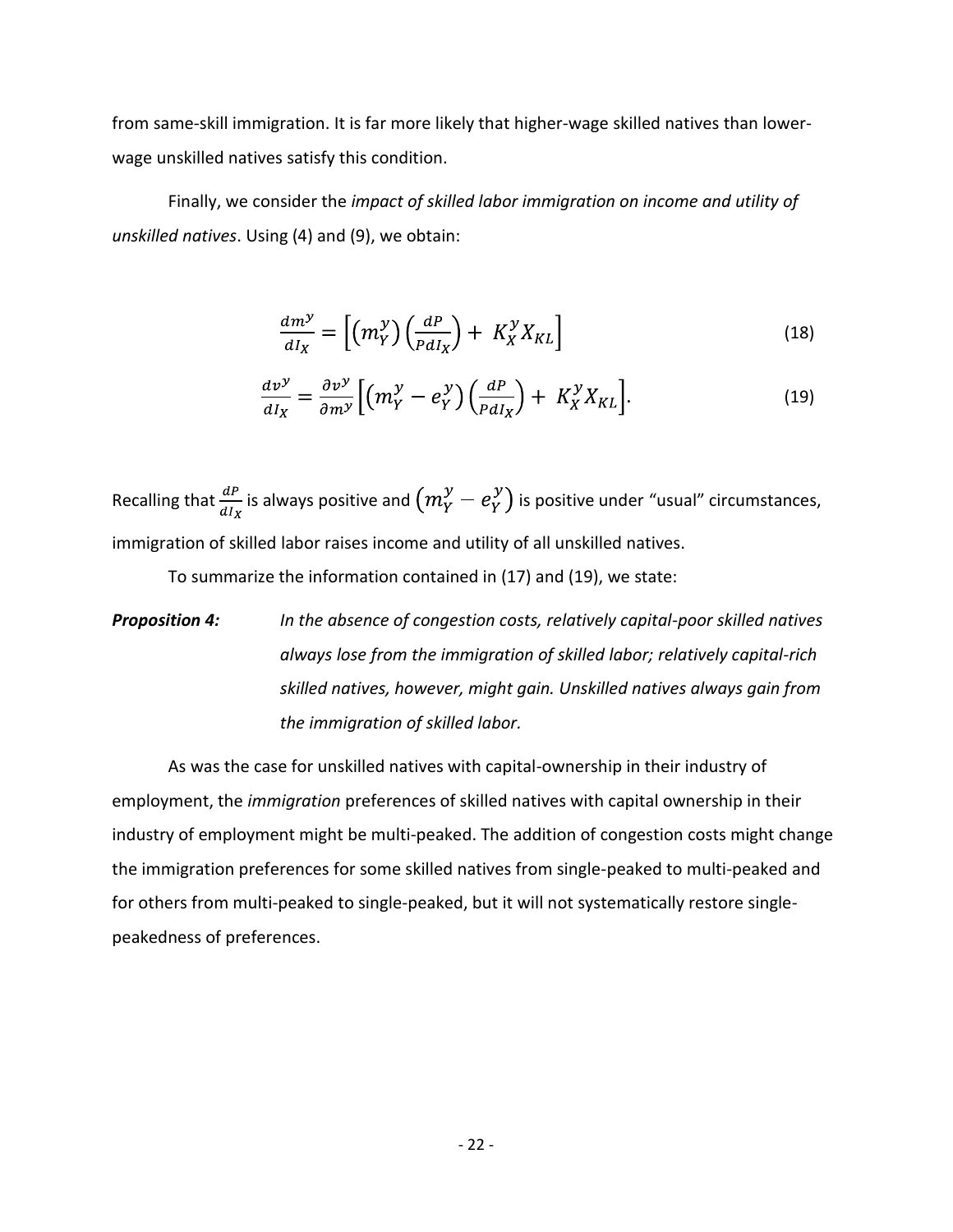### **7. Conclusions**

Much of the literature on policy choice through majority voting has focused on multidimensionality of issues as the main reason for the emergence of multi-peaked preferences on the part of voters. For one-dimensional issues, on the other hand, multi-peaked preferences are viewed to be the exception. Mueller (2003, p.87), for example, states that "if all issues were unidimensional, multipeaked preferences …. might be sufficiently unlikely so that cycling would not be much of a problem." And Mas-Colell, Whinston, and Green (1995, p. 804) explain that "single-peakedness follows from the strict quasiconcavity of utility functions, a restriction quite often satisfied in economics."

This paper demonstrates that immigration preferences, even if restricted to a onedimensional issue, such as immigration of just unskilled labor or of just skilled labor, are inevitably multi-peaked for individuals who own capital in the industry in which they work. Although the underlying function which relates an individual's utility to the consumption of goods and services has all the usual desirable properties, the derived function which relates an individual's utility to immigration, may not retain these desirable properties. The assumption that individuals are not just workers but also own capital is quite realistic, especially for countries in which company pensions and individual retirement accounts are common.

The distinguishing features of this paper's immigration model are three. First, individuals may earn income from both labor and capital, in particular in the industry in which they work. Second, the prices of goods and services individuals have to pay as consumers change with immigration. When labor in the service industry is unskilled, the service price rises with the immigration of skilled labor and falls with the immigration of unskilled labor. Third, there are congestion effects when the population becomes too large. Their main impact is that there are limits to gaining from immigration for all natives, including the ones who always benefit from lower service prices and higher incomes.

Owning labor and capital in one's industry of employment is the reason multi-peaked immigration preferences emerge. When labor employment is low, enlarging an industry's labor employment through immigration first lowers a capital-owning worker's utility before raising it.

- 23 -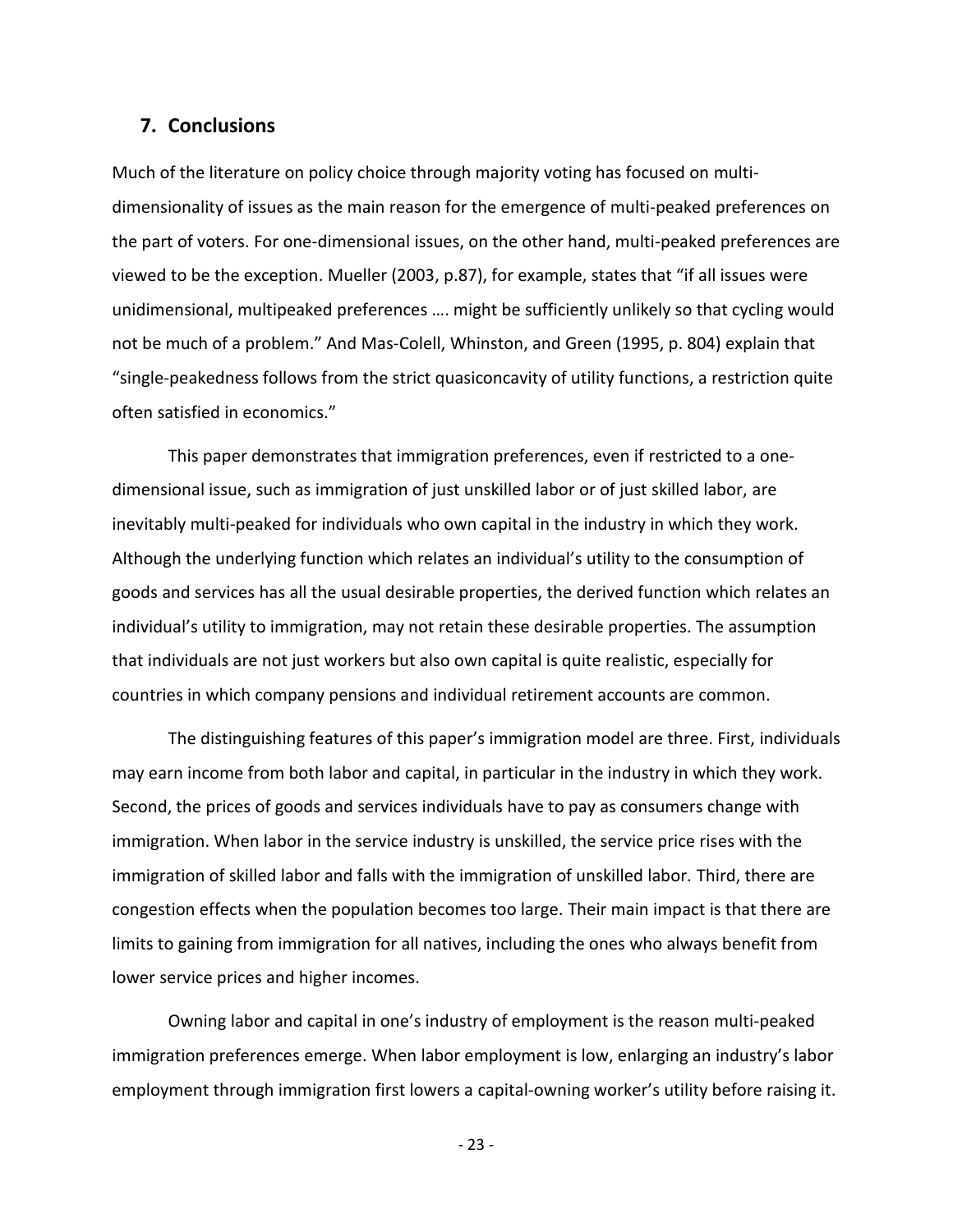Immigration alters the critical relationship between an individual's capital-labor ownership and the industry's capital-labor employment ratio. It transforms a relatively capital-poor into a relatively capital-rich worker, making her feel more like a capital owner than a worker. The addition of price effects changes the rate of immigration at which a worker becomes relatively capital-rich. It might reduce the incidence of multi-peakedness for some individuals within the range of immigration proposals under discussion, but it will not eliminate multi-peakedness altogether. Congestion effects, in turn, can also reduce the incidence of multi-peaked preferences as the negative impact of congestion costs might overpower the benefits from rising income due to increased industry employment. At the same time, congestion effects might transform an individual's immigration preferences from single- to multi-peaked.

Finally, it must be emphasized that there are many factor owners who always have single-peaked immigration preferences. They include all the workers who have the same skills as the immigrants and, like the immigrants, don't own any capital. They also include all workers whose skills differ from those of the immigrants, irrespective of their ownership of capital. Although all members of these two groups have single-peaked preferences, their respectives peaks occur at very different immigration levels. Workers with the same skills as immigrants and no capital are best off if there is no immigration; workers with different skills from the immigrants favor very high immigration. Hence, the third group of workers who share skills with immigrants and own capital in their industry of employment might be pivotal in deciding the country's immigration policy. It is this third group's individuals who have the troubling multipeaked preferences.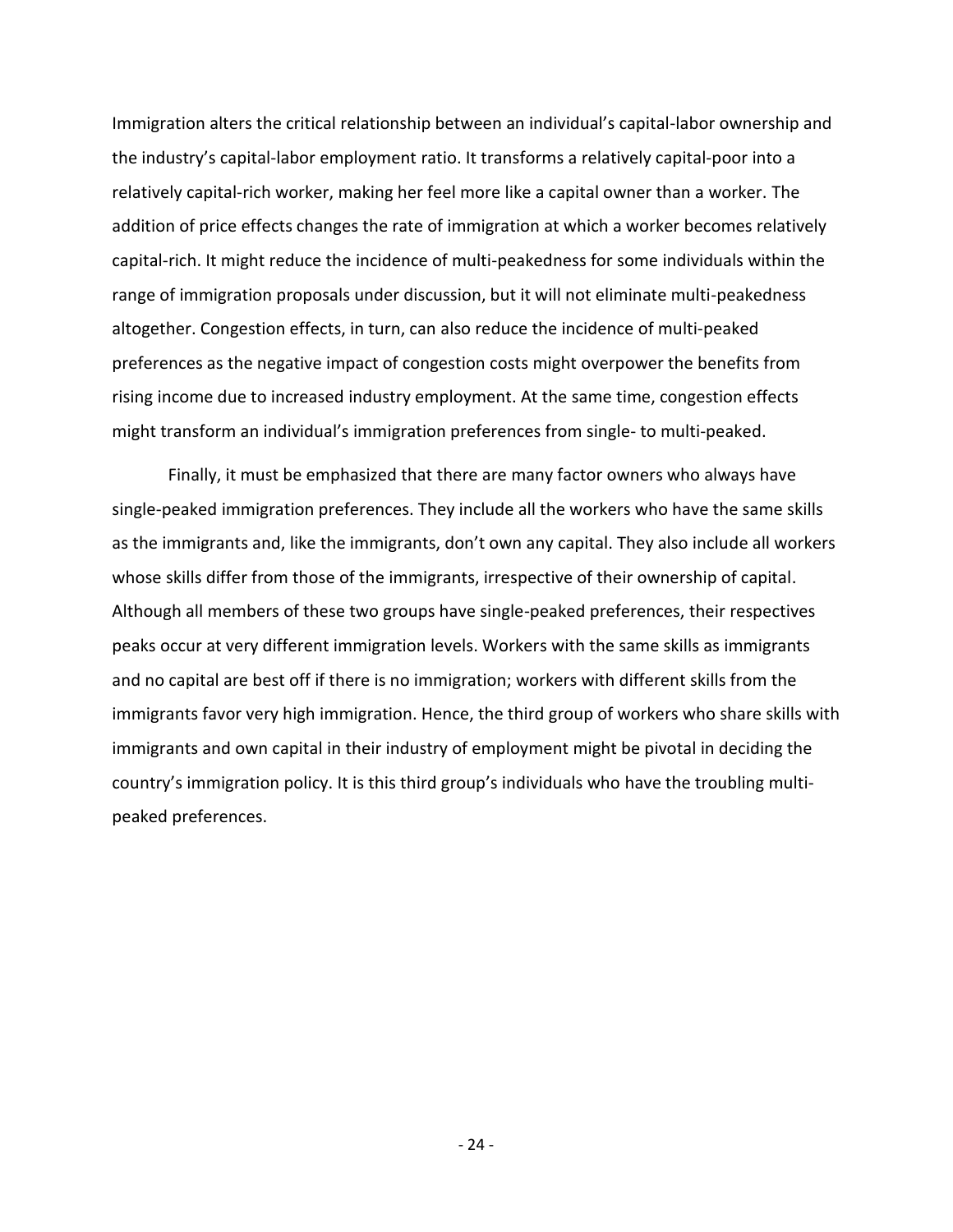## **Appendix**

**1. Signing**  $(m_v^i - e_v^i)$ :

Define  $m_X^i = w_X L_X^i + r_X K_X^i$  and  $m_Y^i = w_Y L_Y^i + r_Y K_Y^i$  as income received by individual  $i =$ *x,y* from work and capital supplied to industries *X* and *Y*, respectively, where  $L_X^x = L_Y^y =$ 1 and  $L_X^y = L_Y^x = 0$ . We also define total income generated by industries *X* and *Y* as  $M_X = X$  and  $M_Y = PY$ , respectively. Furthermore,  $e_Y^i = \gamma (m_X^i + m_Y^i)$  is expenditure by individual *i* on service *Y*, where  $\gamma = PY/(X + PY)$  is the propensity to spend on the non-traded service *Y*. For identical homothetic utility functions,  $\gamma$  is the same for all individuals. Given these definitions, it follows that:

$$
m_{\mathcal{Y}}^{\mathcal{Y}} > e_{\mathcal{Y}}^{\mathcal{Y}} \qquad \text{if} \qquad \frac{m_{\mathcal{Y}}^{\mathcal{Y}}}{M_{\mathcal{Y}}} > \frac{m_{\mathcal{X}}^{\mathcal{Y}}}{M_{\mathcal{X}}} \tag{A.1}
$$

$$
m^x_{y} < e^x_{y} \qquad \text{if} \qquad \frac{m^x_{Y}}{M_Y} < \frac{m^x_{X}}{M_X}.\tag{A.2}
$$

where  $\frac{m_j'}{M}$  measures the income share of individual *i* out of all income generated by

industry  $j = X, Y$ . It usually is the case that  $\frac{m_Y^y}{M_Y} > \frac{m_X^y}{M_X}$  and  $\frac{m_Y^x}{M_Y} < \frac{m_X^x}{M_Y}$ .

# **2.** The Relationship between  $\tilde{L}_Y^y$  and  $K_Y^y$ :

For an unskilled native who owns capital  $\widetilde{K}_Y^y$  > 0 in his industry of employment, but no capital in the other industry, it follows from (13) that utility from unskilled labor employment is at a minimum at  $\tilde{L}_Y^y$ , where

$$
\left[ \left( \widetilde{m}_{Y}^{y} - \widetilde{e}_{Y}^{y} \right) \left( \frac{dP}{P d I_{Y}} \right) + \left( \widetilde{K}_{Y}^{y} - \frac{K_{Y}}{L_{Y}} \right) \left( P Y_{KL} \right) \right] = 0, \tag{A.3}
$$

where  $\widetilde{m}_v^y = (w_v + r_v \widetilde{K}_v^y)$  and  $\widetilde{e}_v^y = \gamma (w_v + r_v \widetilde{K}_v^y)$ . Rewriting (A.3) as

$$
\widetilde{K}_Y^{\mathcal{Y}}\left[ (1-\gamma)r_Y\left(\frac{dP}{PdI_Y}\right) + PY_{KL} \right] + \left[ (1-\gamma)w_Y\left(\frac{dP}{PdI_Y}\right) - \left(\frac{K_Y}{L_Y}\right)\left(PY_{KL}\right) \right] = 0, \tag{A.4}
$$

one can see that the terms inside the second bracket of (A.4) are always negative which implies that the terms inside the first bracket of (A.4) must be positive. Furthermore,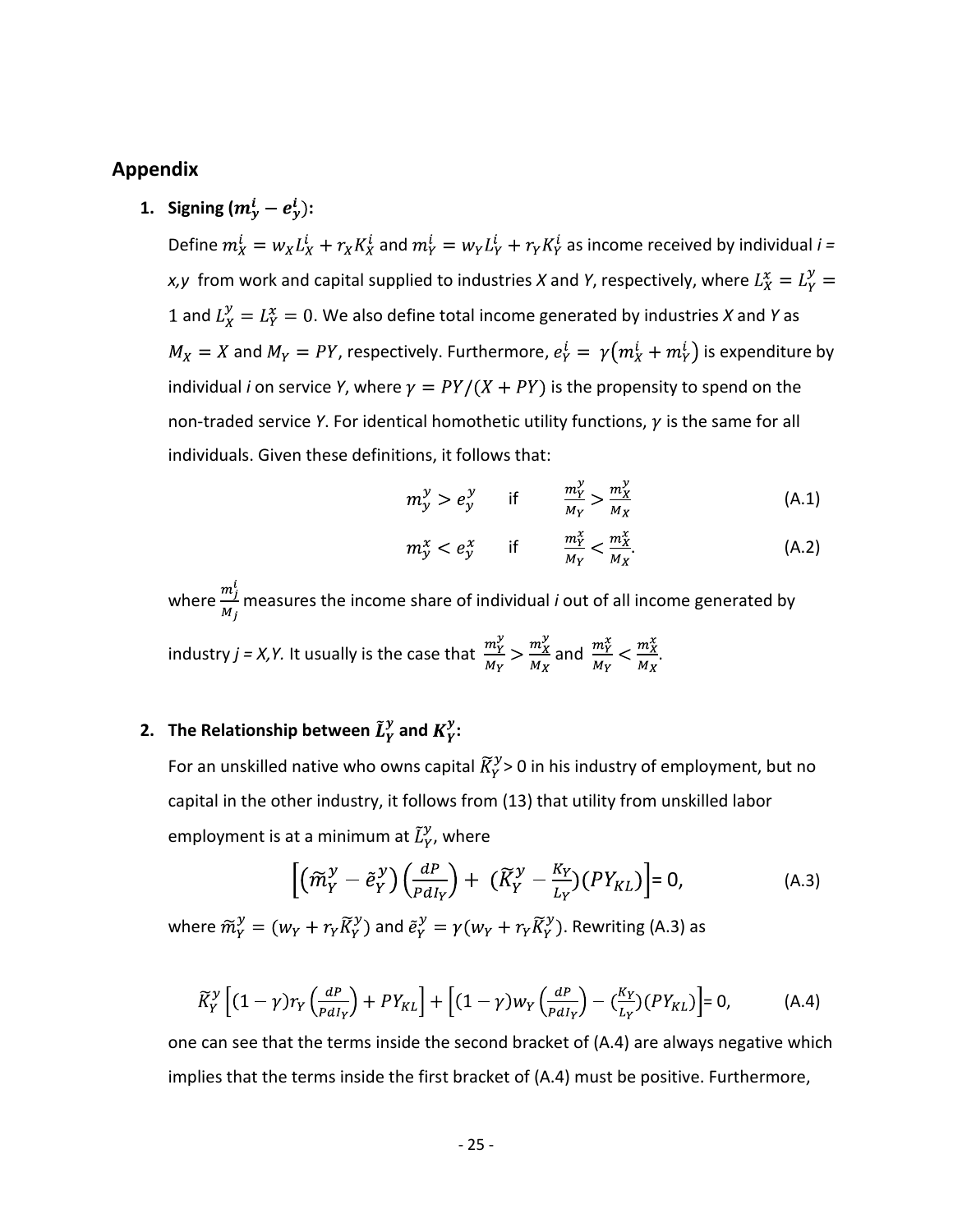at  $\tilde{L}_Y^y$ , the terms inside both first and second brackets are the same for all unskilled natives with different capital ownership  $K_Y^y \neq \widetilde{K}_Y^y$ . Consequently, at  $\widetilde{L}_Y^y$  the expression $\left[\left(m_Y^y - e_Y^y\right)\left(\frac{dP}{PdI_V}\right) + \left(K_Y^y - \frac{K_Y}{L_Y}\right)(PY_{KL})\right]$  must be positive for unskilled natives with  $K_Y^y > \widetilde{K}_Y^y$  and negative if  $K_Y^y < \widetilde{K}_Y^y$ . Unskilled natives who own more capital than  $\widetilde{K}_Y^{\mathcal{Y}}$  already gain from adding labor to employment level  $\widetilde{L}_Y^{\mathcal{Y}}$  whereas unskilled natives who own less capital than  $\widetilde{K}_Y^{\mathcal{Y}}$  still lose from adding labor to employment level  $\tilde{L}_Y^y$ . The utility-minimizing employment level for unskilled native,  $L_Y^y$ , is inversely related to her capital ownership  $K_Y^{\mathcal{Y}}$ .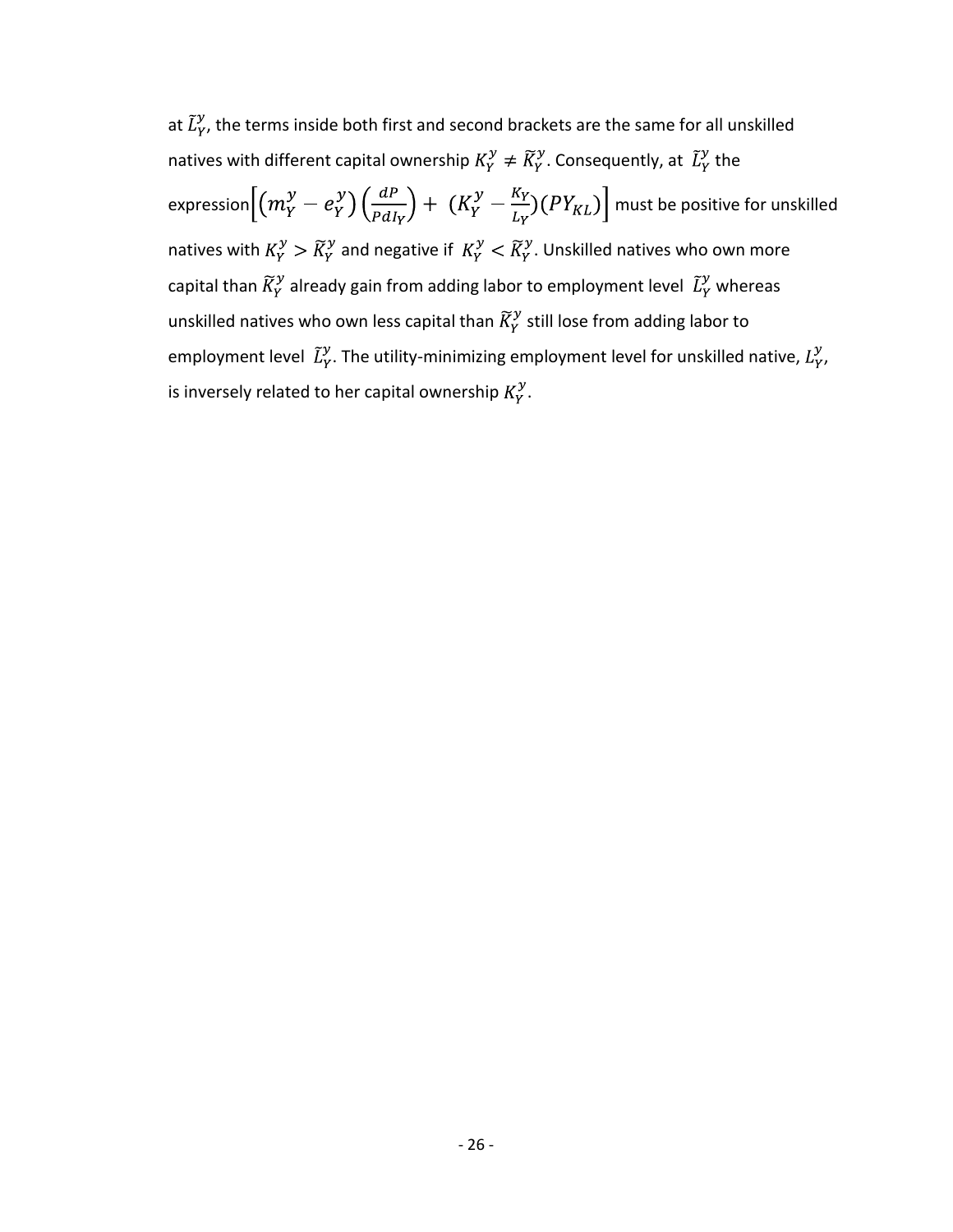#### **References**

- Arrow, Kenneth J., 1963. *Social Choice and Individual Values*, 2<sup>nd</sup> ed., New York: John Wiley & Sons.
- Benhabib, Jess, 1996. On the political economy of immigration. *European Economic Review* 40: 1737-43.
- Black, Duncan, 1948. On the rationale of group decision making. *Journal of Political Economy* 56: 23-34.
- Borjas, George J., 1999. *Heaven's Door: Immigration Policy and the American Economy.*  Princeton: Princeton University Press.
- Dasgupta, Partha S., 1969. On the concept of optimum population. *The Review of Economic Studies* 36: 295-318.
- Dolmas, Jim and Gregory W. Huffman, 2004. On the political economy of immigration and income redistribution. *International Economic Review* 45: 1129-68.
- Hillman, Arye L., 1982. Declining industries and political-support protectionist motives. *American Economic Review* 72: 1180-87.
- Mas-Colell, Andreu, Michael E. Whinston, and Jerry R. Green, 1995. *Microeconomic Theory*. New York: Oxford University Press.
- McKelvey, Richard D., 1976. Intransitivities in multidimensional voting models and some implications for agenda control. *Journal of Economic Theory* 16: 472-82.
- Mayda, Anna M., 2006. Who is against immigration? A cross-country investigation of individual attitudes toward immigrants. *Review of Economics and Statistics* 88: 510-30.
- Mayer, Wolfgang, 1984. Endogenous tariff formation. *American Economic Review* 74: 970-85.

Mueller, Dennis C., 2003. *Public Choice III*. Cambridge: Cambridge University Press.

- Ordeshook, Peter C., 1986. *Game Theory and Political Theory.* Cambridge: Cambridge University Press.
- Ortega, Francesc, 2005. Immigration quotas and skill upgrading. *Journal of Public Economics* 89: 1841-63.
- Peltzman, Sam, 1976. Toward a more general theory of regulation. *Journal of Law and Economics* 19: 171-240.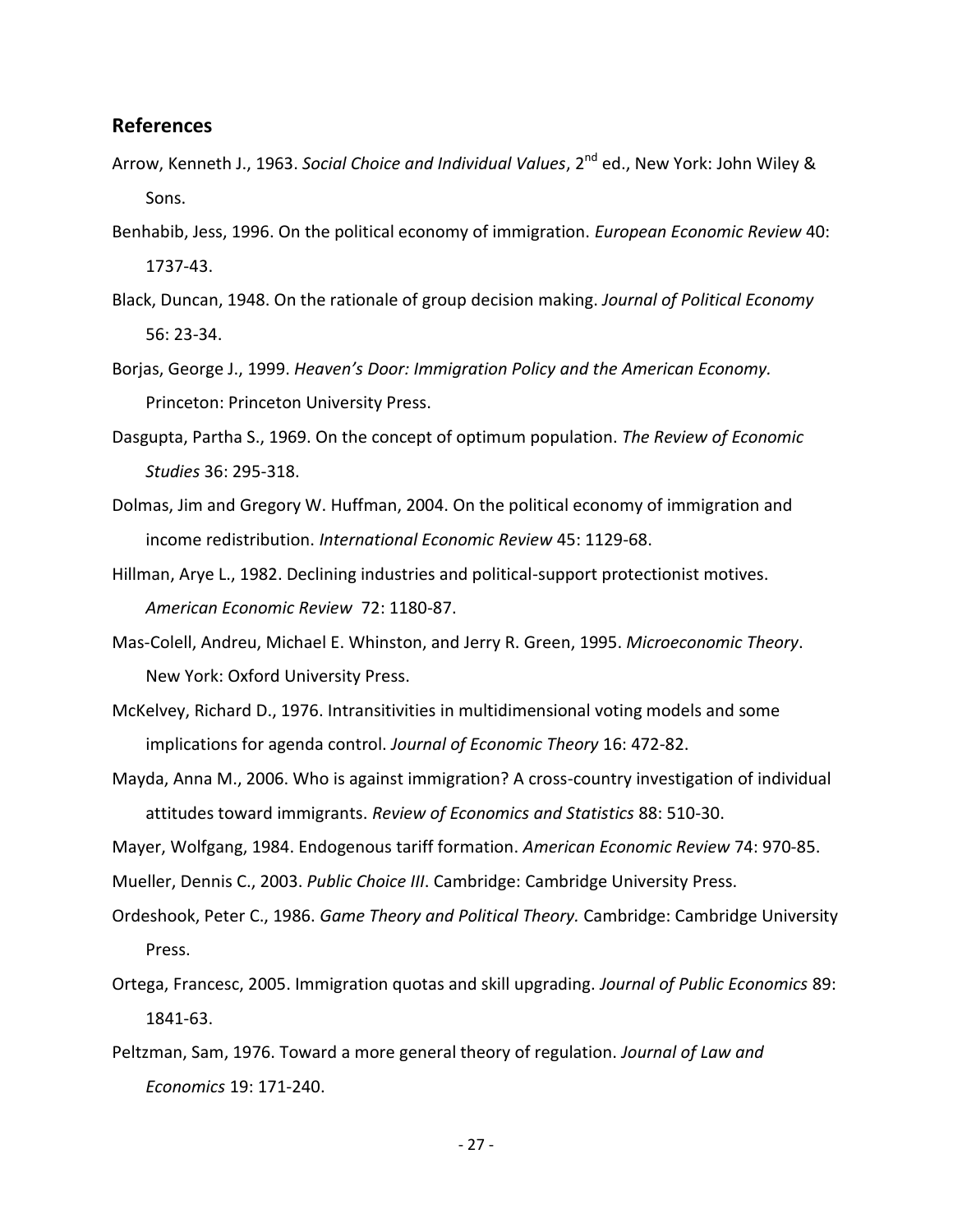- Ricardo, David, 1891. *Principles of Political Economy and Taxation*, edited by E.C.K. Gonner. London: George Bell and Sons.
- Scheve, Kenneth F. and Matthew J. Slaughter, 2001. Labor market competition and individual preferences over immigration policy. *Review of Economics and Statistics* 83: 133-45.

Wicksell, Knut, 1910. Das Optimum der Bevoelkerung. *Die Neue Generation*: 383-391.

Zimmermann, Klaus F., 1989. Optimum population: an introduction. In *Economic Theory of Optimal Population*, ed. by Klaus F. Zimmermann. Berlin-Heidelberg: Springer Verlag.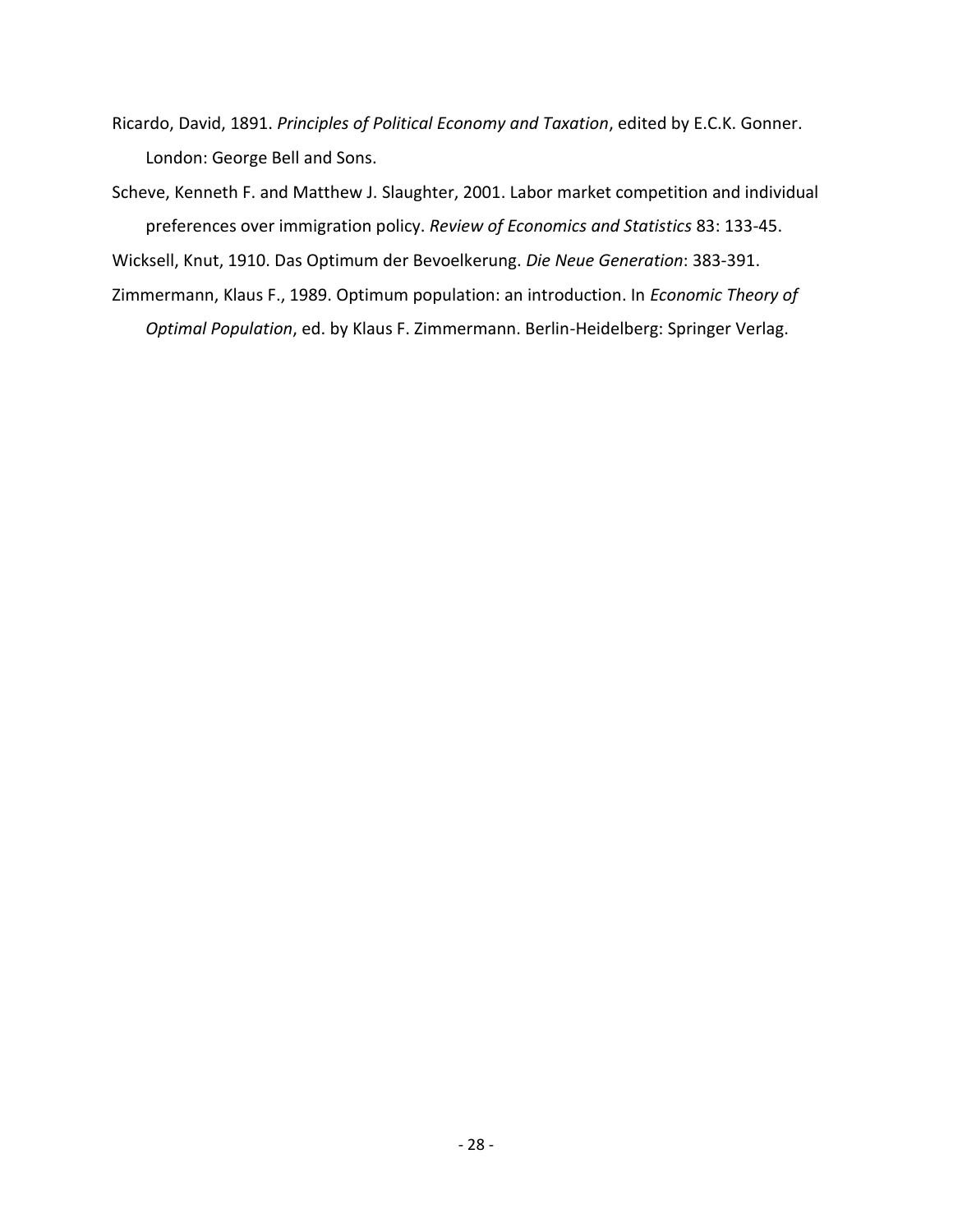



**Voter Preferences for Unskilled Labor Immigration with no Congestion Costs**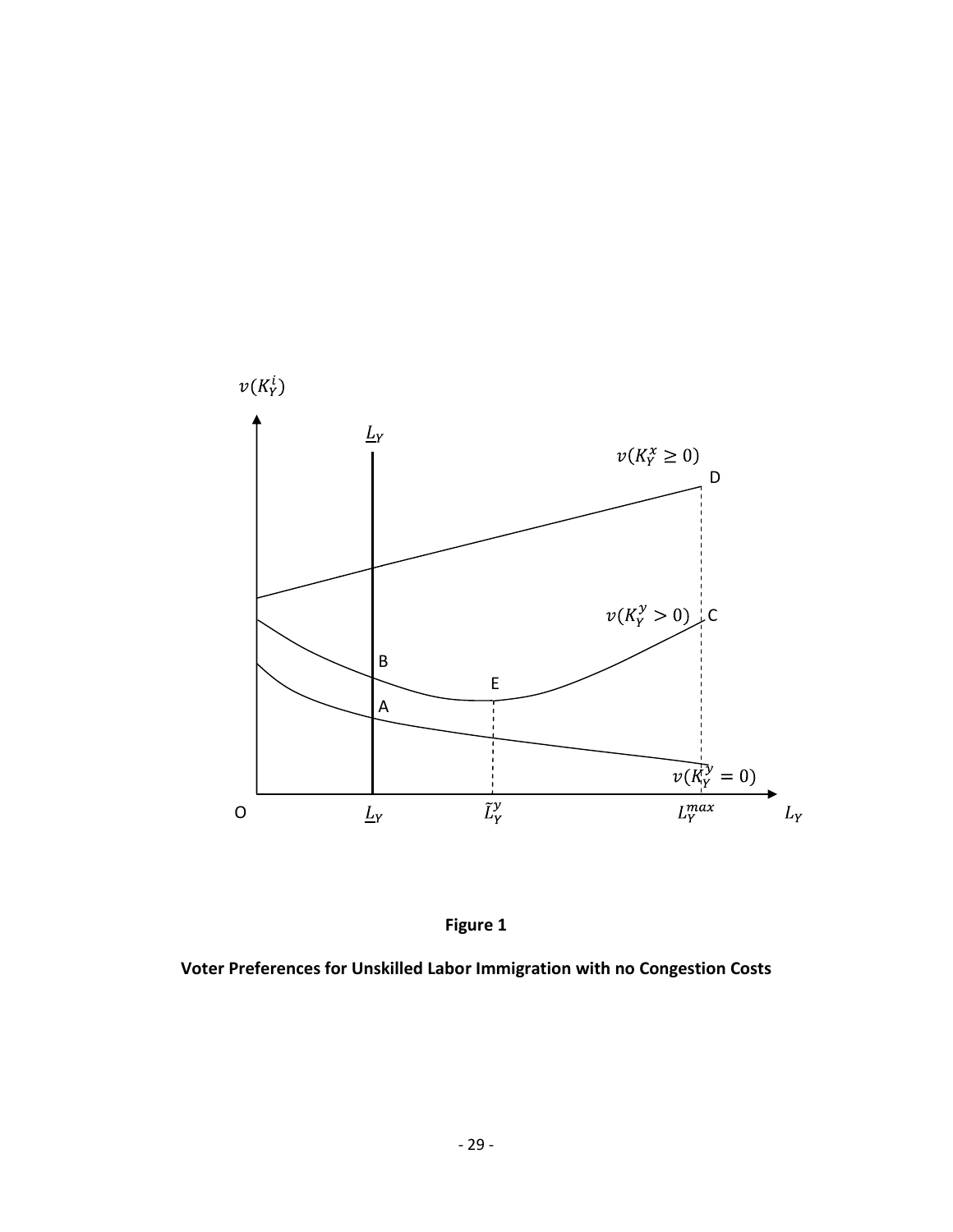



**Voter Preferences for Unskilled Labor Immigration with Congestion Effects**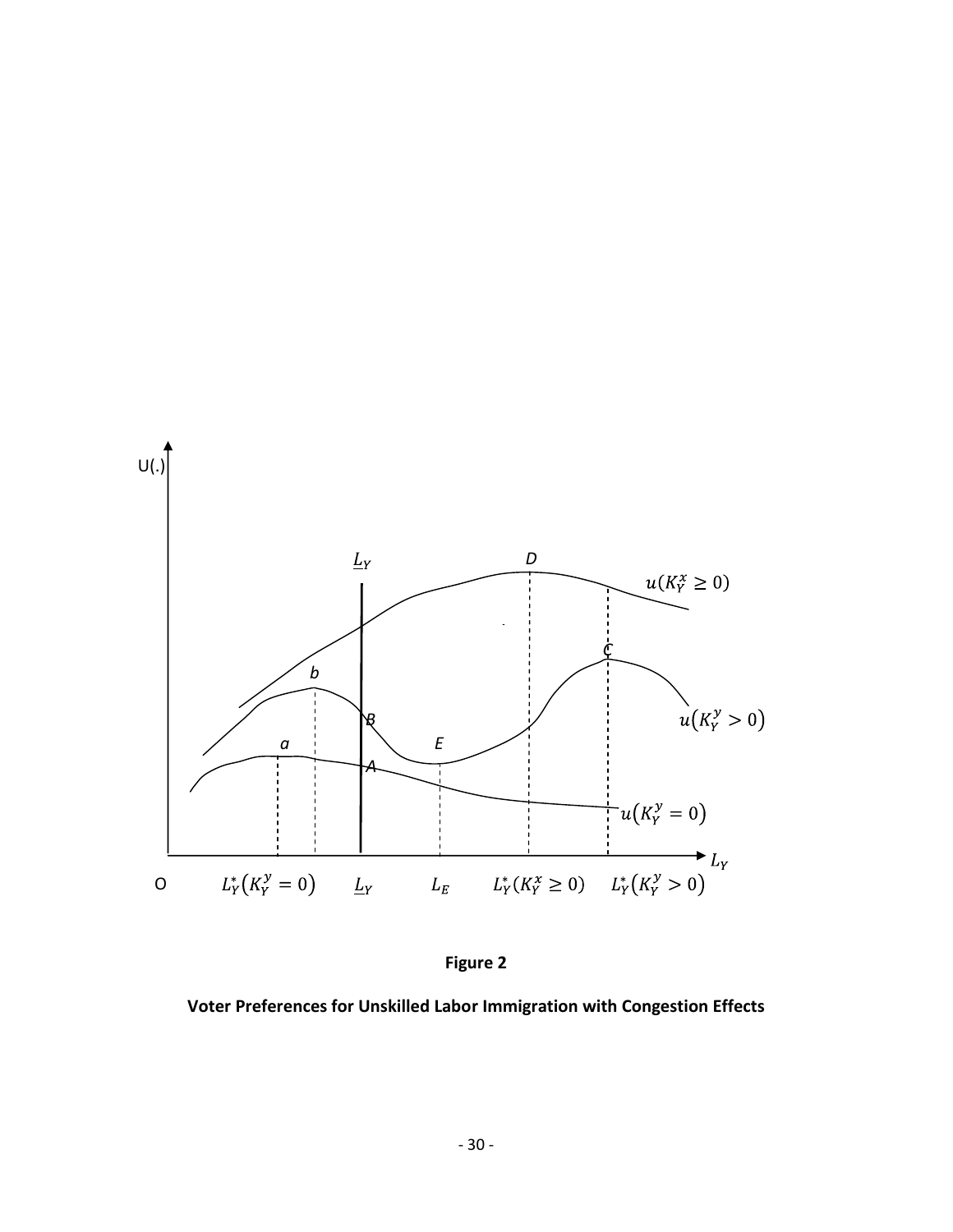

**Figure 3 Immigration Preferences: Single-Peaked without and Multi-Peaked with Congestion Costs**